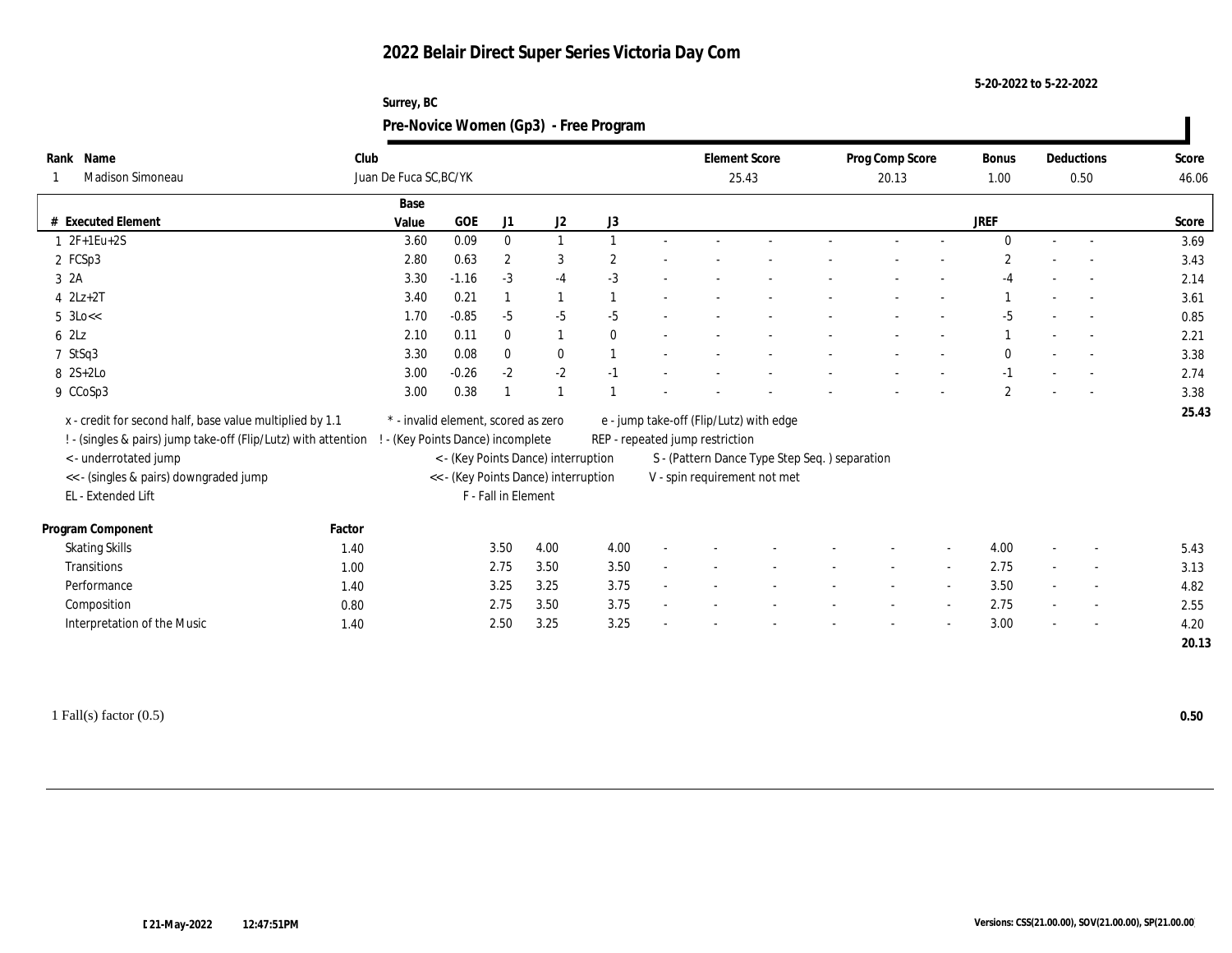**5-20-2022 to 5-22-2022**

| Surrey, BC                            |
|---------------------------------------|
| Pre-Novice Women (Gp3) - Free Program |

| Rank Name                                                      | Club   |                                     |         |                     |                                                                             |              |                                 | <b>Element Score</b>                          |  | Prog Comp Score |                          | Bonus        |                          | Deductions               | Score |
|----------------------------------------------------------------|--------|-------------------------------------|---------|---------------------|-----------------------------------------------------------------------------|--------------|---------------------------------|-----------------------------------------------|--|-----------------|--------------------------|--------------|--------------------------|--------------------------|-------|
| Rena Wang<br>2                                                 |        | Derrick FSC, AB/NT/NU               |         |                     |                                                                             |              | 23.81                           |                                               |  | 19.28           | 1.00                     | 0.50         |                          | 43.59                    |       |
|                                                                |        | Base                                |         |                     |                                                                             |              |                                 |                                               |  |                 |                          |              |                          |                          |       |
| # Executed Element                                             |        | Value                               | GOE     | J1                  | J2                                                                          | J3           |                                 |                                               |  |                 |                          | JREF         |                          |                          | Score |
| 12Aq                                                           |        | 3.30                                | $-0.58$ | $-2$                | $-2$                                                                        | $\mathbf{0}$ |                                 |                                               |  |                 |                          | $-3$         |                          | $\sim$                   | 2.72  |
| $2$ $2Lz+2T$                                                   |        | 3.40                                | 0.00    | $\bf{0}$            | $\bf{0}$                                                                    | $\mathbf{0}$ |                                 |                                               |  |                 |                          | $\bf{0}$     |                          |                          | 3.40  |
| $3 \t2F+2Lo$                                                   |        | 3.50                                | $-0.05$ | $\bf{0}$            | $\bf{0}$                                                                    | $-1$         |                                 |                                               |  |                 |                          | $\mathbf{0}$ | $\overline{\phantom{a}}$ | $\overline{\phantom{a}}$ | 3.45  |
| 4 CCoSp3                                                       |        | 3.00                                | 0.30    | $\mathbf{0}$        | $\mathbf{2}$                                                                |              |                                 |                                               |  |                 |                          |              |                          |                          | 3.30  |
| $5 2F+2T$                                                      |        | 3.10                                | $-0.05$ | $\mathbf{0}$        | $\bf{0}$                                                                    | $\mathbf{0}$ |                                 |                                               |  |                 |                          | $-1$         |                          | $\overline{\phantom{a}}$ | 3.05  |
| 6 2Lo                                                          |        | 1.70                                | 0.09    | $\mathbf{0}$        | 1                                                                           | $\mathbf{0}$ |                                 |                                               |  |                 |                          |              |                          |                          | 1.79  |
| 72Lz                                                           |        | 2.10                                | 0.00    | $\bf{0}$            | $\bf{0}$                                                                    | $\mathbf{0}$ |                                 |                                               |  |                 |                          | $\mathbf{0}$ |                          |                          | 2.10  |
| 8 FCSp1<br>F                                                   |        | 1.90                                | $-0.95$ | $-5$                | $-5$                                                                        | $-5$         |                                 |                                               |  |                 |                          | $-5$         |                          |                          | 0.95  |
| 9 StSq3                                                        |        | 3.30                                | $-0.25$ | $\theta$            | $-2$                                                                        | $-1$         |                                 |                                               |  |                 |                          | $\mathbf{0}$ |                          |                          | 3.05  |
|                                                                |        | * - invalid element, scored as zero |         |                     |                                                                             |              |                                 |                                               |  |                 |                          |              |                          |                          | 23.81 |
| x - credit for second half, base value multiplied by 1.1       |        |                                     |         |                     |                                                                             |              |                                 | e - jump take-off (Flip/Lutz) with edge       |  |                 |                          |              |                          |                          |       |
| ! - (singles & pairs) jump take-off (Flip/Lutz) with attention |        | ! - (Key Points Dance) incomplete   |         |                     |                                                                             |              | REP - repeated jump restriction |                                               |  |                 |                          |              |                          |                          |       |
| <- underrotated jump<br><< - (singles & pairs) downgraded jump |        |                                     |         |                     | < - (Key Points Dance) interruption<br><< - (Key Points Dance) interruption |              |                                 | S - (Pattern Dance Type Step Seq.) separation |  |                 |                          |              |                          |                          |       |
| EL - Extended Lift                                             |        |                                     |         | F - Fall in Element |                                                                             |              |                                 | V - spin requirement not met                  |  |                 |                          |              |                          |                          |       |
|                                                                |        |                                     |         |                     |                                                                             |              |                                 |                                               |  |                 |                          |              |                          |                          |       |
| Program Component                                              | Factor |                                     |         |                     |                                                                             |              |                                 |                                               |  |                 |                          |              |                          |                          |       |
| <b>Skating Skills</b>                                          | 1.40   |                                     |         | 3.25                | 3.50                                                                        | 3.25         |                                 |                                               |  |                 |                          | 3.25         |                          | $\overline{\phantom{a}}$ | 4.63  |
| Transitions                                                    | 1.00   |                                     |         | 3.25                | 3.25                                                                        | 3.25         |                                 |                                               |  |                 |                          | 2.75         | $\sim$                   | $\overline{\phantom{a}}$ | 3.13  |
| Performance                                                    | 1.40   |                                     |         | 2.75                | 3.25                                                                        | 3.75         |                                 |                                               |  |                 |                          | 3.00         |                          | $\overline{\phantom{a}}$ | 4.47  |
| Composition                                                    | 0.80   |                                     |         | 3.00                | 3.25                                                                        | 3.25         |                                 |                                               |  |                 | $\overline{\phantom{a}}$ | 3.00         |                          | $\sim$                   | 2.50  |
| Interpretation of the Music                                    | 1.40   |                                     |         | 2.75                | 3.25                                                                        | 3.75         |                                 |                                               |  |                 |                          | 3.25         |                          |                          | 4.55  |
|                                                                |        |                                     |         |                     |                                                                             |              |                                 |                                               |  |                 |                          |              |                          |                          | 19.28 |

1 Fall(s) factor (0.5) **0.50**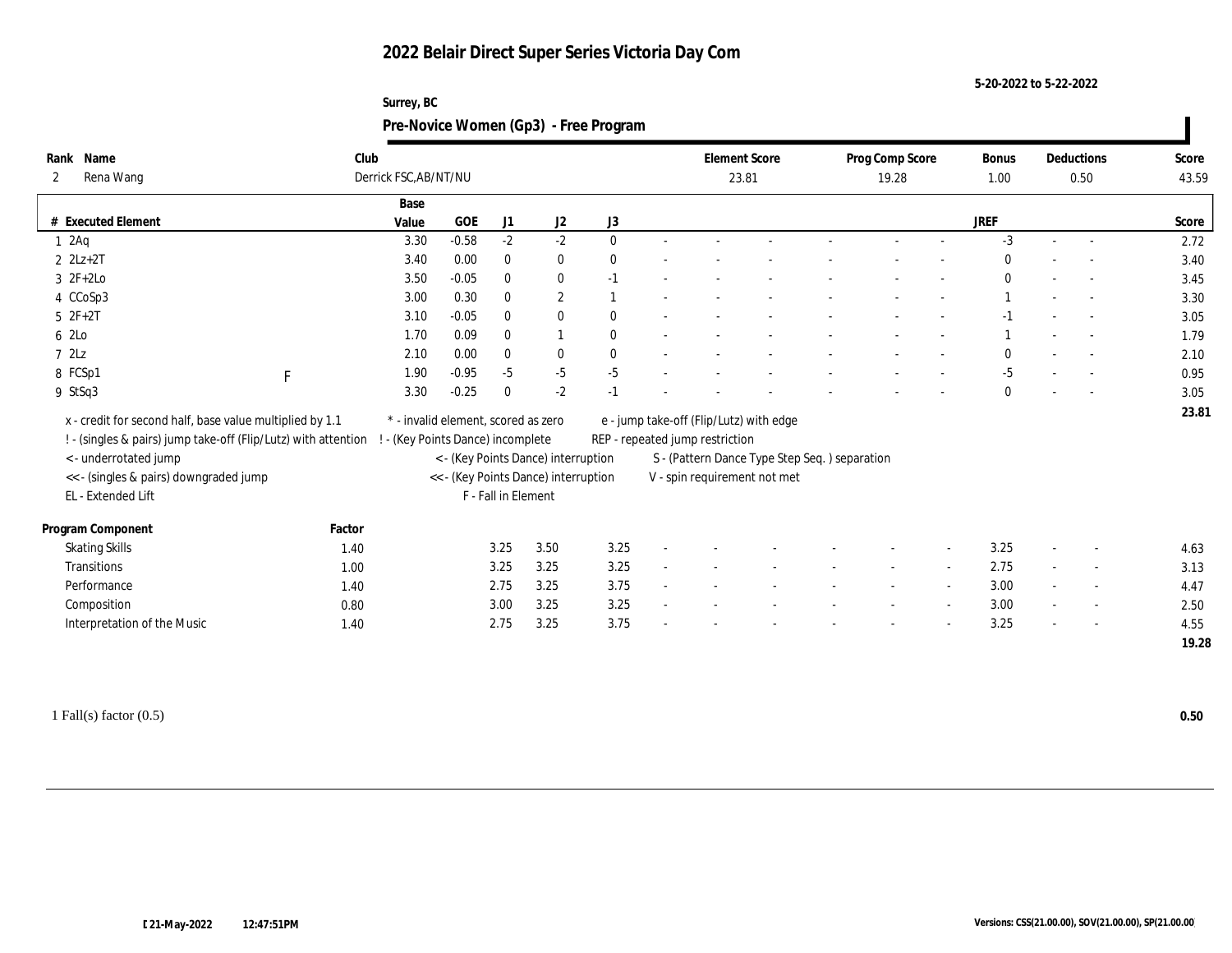| Surrey, BC                            |
|---------------------------------------|
| Pre-Novice Women (Gp3) - Free Program |

| Rank Name               |                                                                                         | Club   |                                                                             |         |                     |              |              |  |                                                                               | <b>Element Score</b>                    |  | Prog Comp Score |                          | <b>Bonus</b> |      | Deductions               | Score |  |
|-------------------------|-----------------------------------------------------------------------------------------|--------|-----------------------------------------------------------------------------|---------|---------------------|--------------|--------------|--|-------------------------------------------------------------------------------|-----------------------------------------|--|-----------------|--------------------------|--------------|------|--------------------------|-------|--|
| 3                       | Emily Liao                                                                              |        | Coquitlam SC, BC/YK                                                         |         |                     |              |              |  | 24.71                                                                         |                                         |  | 18.35           | 2.00                     |              | 1.50 | 43.56                    |       |  |
|                         |                                                                                         |        | Base                                                                        |         |                     |              |              |  |                                                                               |                                         |  |                 |                          |              |      |                          |       |  |
|                         | # Executed Element                                                                      |        | Value                                                                       | GOE     | J1                  | J2           | J3           |  |                                                                               |                                         |  |                 |                          | JREF         |      |                          | Score |  |
| $1 2A+2T$               |                                                                                         |        | 4.60                                                                        | 0.00    | $\bf{0}$            | $\bf{0}$     | $\theta$     |  |                                                                               |                                         |  |                 |                          | $\Omega$     |      | $\sim$                   | 4.60  |  |
| $2$ $2\text{L}z$        |                                                                                         |        | 2.10                                                                        | 0.11    |                     | $\bf{0}$     |              |  |                                                                               |                                         |  |                 |                          | $\Omega$     |      |                          | 2.21  |  |
| 3 3 S                   | F                                                                                       |        | 4.30                                                                        | $-2.15$ | $-5$                | $-5$         | $-5$         |  |                                                                               |                                         |  |                 |                          | $-5$         |      | $\overline{\phantom{a}}$ | 2.15  |  |
| 4 2A                    |                                                                                         |        | 3.30                                                                        | 0.17    |                     | $\bf{0}$     | $\mathbf{0}$ |  |                                                                               |                                         |  |                 |                          |              |      |                          | 3.47  |  |
| 5 FCSp2                 |                                                                                         |        | 2.30                                                                        | 0.23    |                     | $\mathbf{0}$ |              |  |                                                                               |                                         |  |                 |                          | $\mathbf{2}$ |      | $\overline{\phantom{a}}$ | 2.53  |  |
| $6$ 2Lz+2Lo             | F                                                                                       |        | 3.80                                                                        | $-1.05$ | $-5$                | $-5$         | $-5$         |  |                                                                               |                                         |  |                 |                          | $-5$         |      |                          | 2.75  |  |
| $7 \text{ } 2F + 2T <<$ |                                                                                         |        | 2.20                                                                        | $-0.86$ | $-5$                | $-5$         | $-5$         |  |                                                                               |                                         |  |                 |                          | $-4$         |      | $\overline{\phantom{a}}$ | 1.34  |  |
| 8 StSq3                 |                                                                                         |        | 3.30                                                                        | $-0.08$ | $\mathbf{0}$        | $\bf{0}$     | $\mathbf{0}$ |  |                                                                               |                                         |  |                 |                          | $-1$         |      |                          | 3.22  |  |
| 9 CCoSp2                |                                                                                         |        | 2.50                                                                        | $-0.06$ | $\theta$            | $-1$         | $\mathbf{0}$ |  |                                                                               |                                         |  |                 |                          | $\Omega$     |      | $\overline{a}$           | 2.44  |  |
|                         | x - credit for second half, base value multiplied by 1.1                                |        | * - invalid element, scored as zero                                         |         |                     |              |              |  |                                                                               | e - jump take-off (Flip/Lutz) with edge |  |                 |                          |              |      |                          | 24.71 |  |
|                         |                                                                                         |        | ! - (Key Points Dance) incomplete                                           |         |                     |              |              |  |                                                                               |                                         |  |                 |                          |              |      |                          |       |  |
|                         | ! - (singles & pairs) jump take-off (Flip/Lutz) with attention<br>< - underrotated jump |        |                                                                             |         |                     |              |              |  | REP - repeated jump restriction                                               |                                         |  |                 |                          |              |      |                          |       |  |
|                         | << - (singles & pairs) downgraded jump                                                  |        | < - (Key Points Dance) interruption<br><< - (Key Points Dance) interruption |         |                     |              |              |  | S - (Pattern Dance Type Step Seq.) separation<br>V - spin requirement not met |                                         |  |                 |                          |              |      |                          |       |  |
|                         | EL - Extended Lift                                                                      |        |                                                                             |         | F - Fall in Element |              |              |  |                                                                               |                                         |  |                 |                          |              |      |                          |       |  |
|                         |                                                                                         |        |                                                                             |         |                     |              |              |  |                                                                               |                                         |  |                 |                          |              |      |                          |       |  |
|                         | Program Component                                                                       | Factor |                                                                             |         |                     |              |              |  |                                                                               |                                         |  |                 |                          |              |      |                          |       |  |
|                         | <b>Skating Skills</b>                                                                   | 1.40   |                                                                             |         | 3.25                | 3.75         | 3.75         |  |                                                                               |                                         |  |                 | $\overline{\phantom{a}}$ | 3.50         |      | $\overline{\phantom{a}}$ | 4.98  |  |
|                         | Transitions                                                                             | 1.00   |                                                                             |         | 2.25                | 3.00         | 3.25         |  |                                                                               |                                         |  |                 |                          | 2.50         |      | $\overline{\phantom{a}}$ | 2.75  |  |
|                         | Performance                                                                             | 1.40   |                                                                             |         | 2.50                | 3.25         | 3.75         |  |                                                                               |                                         |  |                 |                          | 3.25         |      | $\overline{\phantom{a}}$ | 4.47  |  |
|                         | Composition                                                                             | 0.80   |                                                                             |         | 2.25                | 3.00         | 3.25         |  |                                                                               |                                         |  |                 | $\sim$                   | 3.00         |      | $\sim$                   | 2.30  |  |
|                         | Interpretation of the Music                                                             | 1.40   |                                                                             |         | 2.25                | 2.75         | 3.25         |  |                                                                               |                                         |  |                 |                          | 2.75         |      |                          | 3.85  |  |
|                         |                                                                                         |        |                                                                             |         |                     |              |              |  |                                                                               |                                         |  |                 |                          |              |      |                          | 18.35 |  |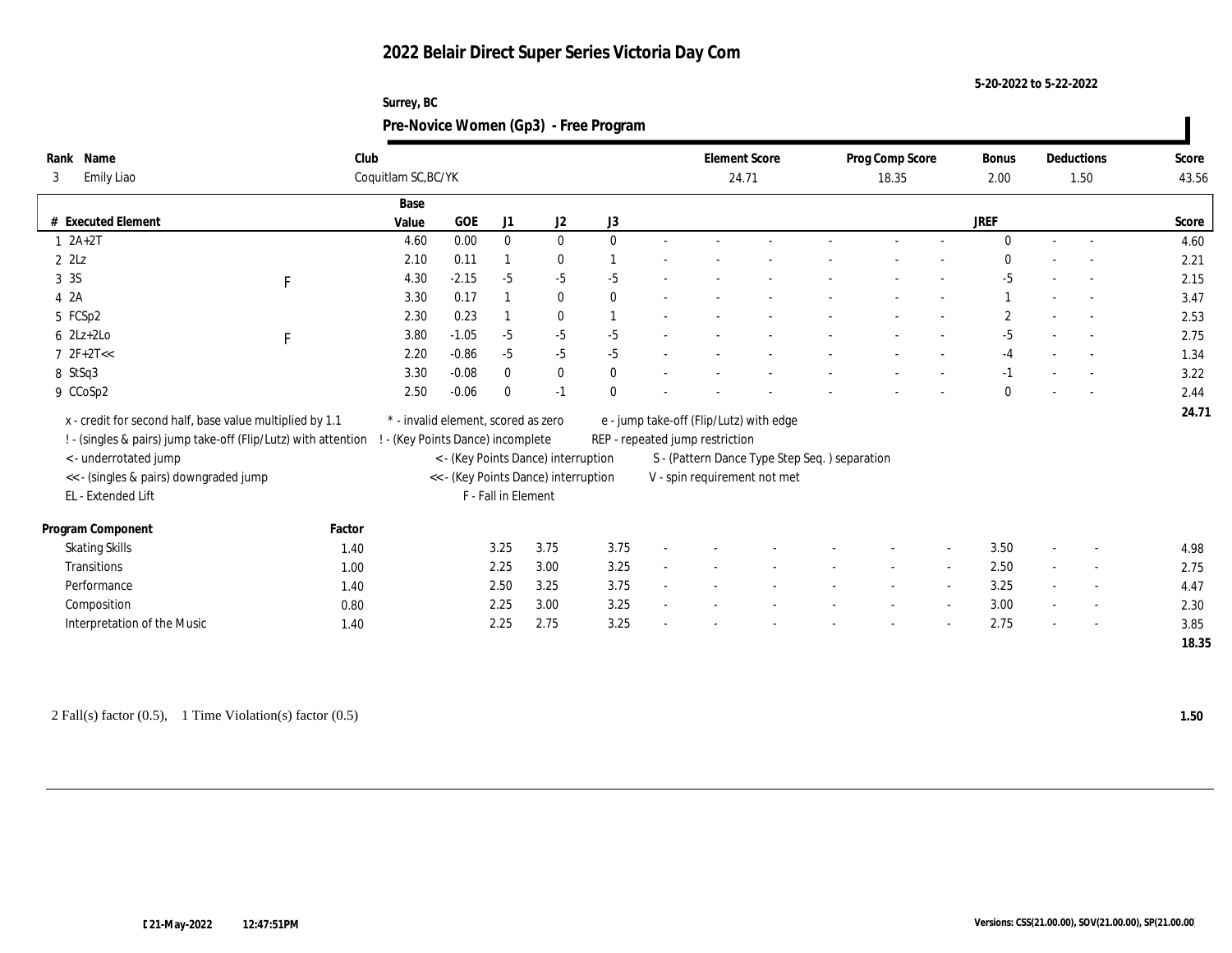| Surrey, BC                            |
|---------------------------------------|
| Pre-Novice Women (Gp3) - Free Program |

| Rank Name<br>Nayali Liu<br>4                                   | Club   | Champs ISC of BC, BC/YK                                                     |         |                     |          |              |                                                                                  | <b>Element Score</b><br>24.98 |                                         |  | Prog Comp Score<br>17.27 |        | Bonus<br>2.00 |  | Deductions<br>1.00       | Score<br>43.25 |  |
|----------------------------------------------------------------|--------|-----------------------------------------------------------------------------|---------|---------------------|----------|--------------|----------------------------------------------------------------------------------|-------------------------------|-----------------------------------------|--|--------------------------|--------|---------------|--|--------------------------|----------------|--|
|                                                                |        | Base                                                                        |         |                     |          |              |                                                                                  |                               |                                         |  |                          |        |               |  |                          |                |  |
| # Executed Element                                             |        | Value                                                                       | GOE     | J1                  | J2       | J3           |                                                                                  |                               |                                         |  |                          |        | <b>JREF</b>   |  |                          | Score          |  |
| $1 \quad 3Sq$                                                  |        | 4.30                                                                        | $-0.75$ | $-2$                | $-2$     | $\mathbf{0}$ |                                                                                  |                               |                                         |  |                          |        | $-3$          |  | $\sim$                   | 3.55           |  |
| $2 \, 3T <$                                                    |        | 3.36                                                                        | $-1.68$ | $-5$                | $-5$     | $-5$         |                                                                                  |                               |                                         |  |                          |        | $-5$          |  |                          | 1.68           |  |
| 3 FCSpB                                                        |        | 1.60                                                                        | 0.00    | $\mathbf{0}$        | $\bf{0}$ | $\mathbf{0}$ |                                                                                  |                               |                                         |  |                          |        | $\mathbf{0}$  |  |                          | 1.60           |  |
| $4\,2\text{Ag}$                                                |        | 3.30                                                                        | $-1.65$ | $-5$                | $-5$     | $-5$         |                                                                                  |                               |                                         |  |                          |        | -5            |  |                          | 1.65           |  |
| $5 \text{ } 2A+2T$                                             |        | 4.60                                                                        | $-0.83$ | $-2$                | $-2$     | $-2$         |                                                                                  |                               |                                         |  |                          |        | $-4$          |  | $\sim$                   | 3.77           |  |
| $6$ StSq3                                                      |        | 3.30                                                                        | $-0.08$ | $\mathbf{0}$        | $\bf{0}$ | $-1$         |                                                                                  |                               |                                         |  |                          |        | $\bf{0}$      |  |                          | 3.22           |  |
| $7 \text{ } 2Lz+2Lo$                                           |        | 3.80                                                                        | $-0.47$ | $-3$                | $-2$     | $-3$         |                                                                                  |                               |                                         |  |                          |        | $-1$          |  |                          | 3.33           |  |
| 8 2F+1Eu+2S                                                    |        | 3.60                                                                        | $-0.27$ | $-2$                | $-1$     | $-1$         |                                                                                  |                               |                                         |  |                          |        | $-2$          |  |                          | 3.33           |  |
| 9 CCoSp3                                                       |        | 3.00                                                                        | $-0.15$ | $-1$                | $-1$     | $\Omega$     |                                                                                  |                               |                                         |  |                          |        | $\theta$      |  |                          | 2.85           |  |
| x - credit for second half, base value multiplied by 1.1       |        | * - invalid element, scored as zero                                         |         |                     |          |              |                                                                                  |                               | e - jump take-off (Flip/Lutz) with edge |  |                          |        |               |  |                          | 24.98          |  |
| ! - (singles & pairs) jump take-off (Flip/Lutz) with attention |        | ! - (Key Points Dance) incomplete                                           |         |                     |          |              |                                                                                  |                               |                                         |  |                          |        |               |  |                          |                |  |
| < - underrotated jump                                          |        |                                                                             |         |                     |          |              | REP - repeated jump restriction<br>S - (Pattern Dance Type Step Seq.) separation |                               |                                         |  |                          |        |               |  |                          |                |  |
| <<- (singles & pairs) downgraded jump                          |        | < - (Key Points Dance) interruption<br><< - (Key Points Dance) interruption |         |                     |          |              |                                                                                  | V - spin requirement not met  |                                         |  |                          |        |               |  |                          |                |  |
| EL - Extended Lift                                             |        |                                                                             |         | F - Fall in Element |          |              |                                                                                  |                               |                                         |  |                          |        |               |  |                          |                |  |
|                                                                |        |                                                                             |         |                     |          |              |                                                                                  |                               |                                         |  |                          |        |               |  |                          |                |  |
| Program Component                                              | Factor |                                                                             |         |                     |          |              |                                                                                  |                               |                                         |  |                          |        |               |  |                          |                |  |
| <b>Skating Skills</b>                                          | 1.40   |                                                                             |         | 2.75                | 3.25     | 3.00         |                                                                                  |                               |                                         |  |                          | $\sim$ | 3.50          |  | $\overline{\phantom{a}}$ | 4.38           |  |
| Transitions                                                    | 1.00   |                                                                             |         | 2.75                | 3.00     | 2.75         |                                                                                  |                               |                                         |  |                          |        | 2.75          |  | $\sim$                   | 2.81           |  |
| Performance                                                    | 1.40   |                                                                             |         | 2.50                | 2.75     | 2.75         |                                                                                  |                               |                                         |  |                          |        | 3.00          |  | $\overline{\phantom{a}}$ | 3.85           |  |
| Composition                                                    | 0.80   |                                                                             |         | 2.50                | 2.75     | 3.25         |                                                                                  |                               |                                         |  |                          |        | 3.00          |  | $\sim$                   | 2.30           |  |
| Interpretation of the Music                                    | 1.40   |                                                                             |         | 2.75                | 2.75     | 3.00         |                                                                                  |                               |                                         |  |                          |        | 2.75          |  |                          | 3.93           |  |
|                                                                |        |                                                                             |         |                     |          |              |                                                                                  |                               |                                         |  |                          |        |               |  |                          | 17.27          |  |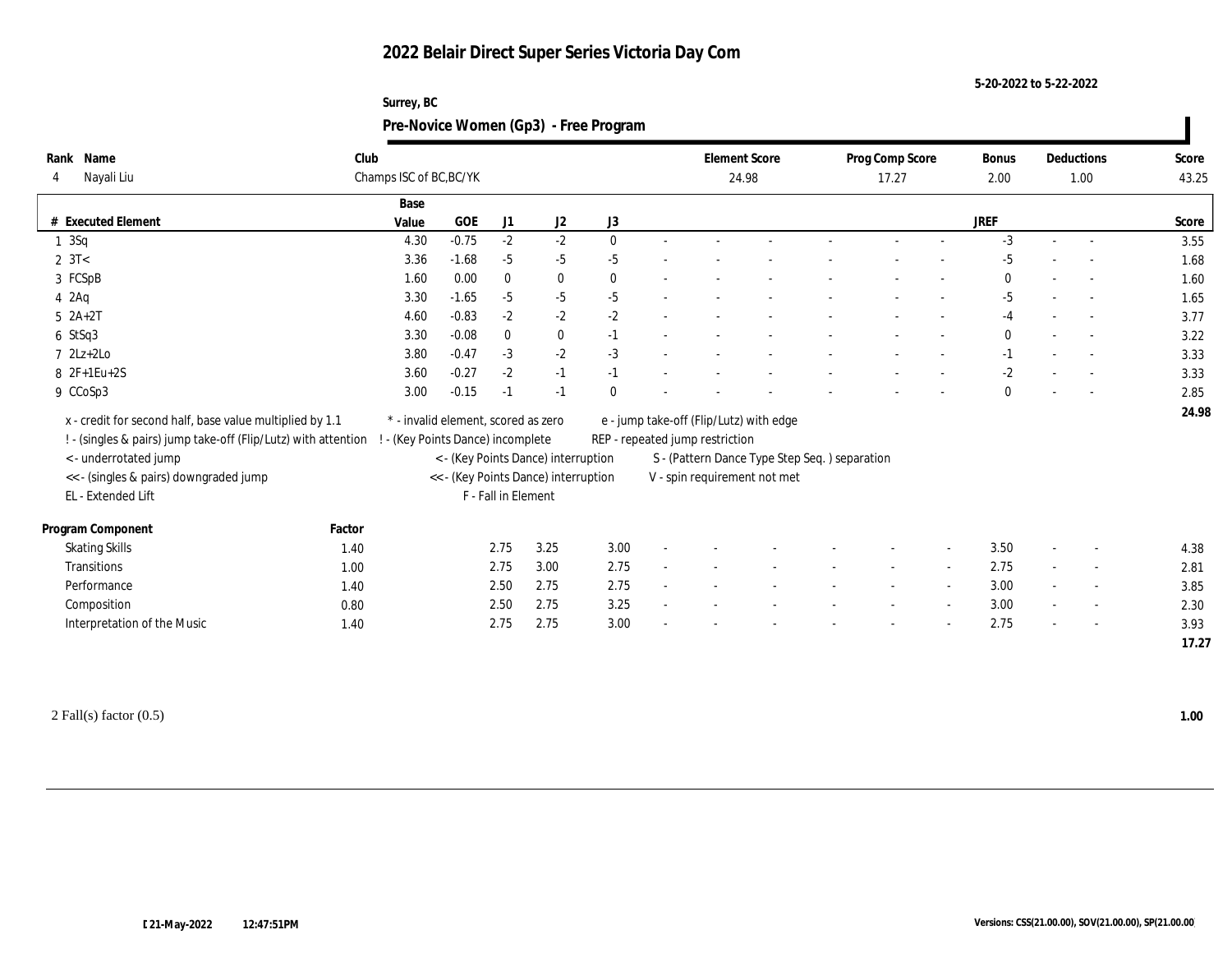| Surrey, BC                            |
|---------------------------------------|
| Pre-Novice Women (Gp3) - Free Program |

| Name<br>Rank                                                   | Club   |                                     |      |                     |                                      |              | <b>Element Score</b>            |                                               | Prog Comp Score | <b>Bonus</b> | Deductions               | Score |
|----------------------------------------------------------------|--------|-------------------------------------|------|---------------------|--------------------------------------|--------------|---------------------------------|-----------------------------------------------|-----------------|--------------|--------------------------|-------|
| Kirsten Tiongson<br>5                                          |        | Connaught SC, BC/YK                 |      |                     |                                      |              |                                 | 22.39                                         | 19.72           | 0.00         | 0.00                     | 42.11 |
|                                                                |        | Base                                |      |                     |                                      |              |                                 |                                               |                 |              |                          |       |
| # Executed Element                                             |        | Value                               | GOE  | J1                  | J2                                   | J3           |                                 |                                               |                 | JREF         |                          | Score |
| $1 \quad 2Lz+2T$                                               |        | 3.40                                | 0.00 | $\bf{0}$            | $\bf{0}$                             | $\mathbf{0}$ |                                 |                                               |                 | $\Omega$     |                          | 3.40  |
| $2 F+2T$                                                       |        | 3.10                                | 0.05 | $\bf{0}$            | $\bf{0}$                             |              |                                 |                                               |                 | $\bf{0}$     |                          | 3.15  |
| 3 1A                                                           |        | 1.10                                | 0.00 | $\mathbf{0}$        | $\bf{0}$                             | $\theta$     |                                 |                                               |                 | $\mathbf{0}$ | $\sim$                   | 1.10  |
| $4$ 2Lo+1Lo                                                    |        | 2.20                                | 0.00 | $\mathbf{0}$        | $\bf{0}$                             | $\mathbf{0}$ |                                 |                                               |                 | $\mathbf{0}$ |                          | 2.20  |
| $5$ $2\text{L}z$                                               |        | 2.10                                | 0.11 | $\theta$            | $\overline{1}$                       | $\theta$     |                                 |                                               |                 |              | $\sim$                   | 2.21  |
| 6 FCSp2                                                        |        | 2.30                                | 0.23 |                     |                                      | $\mathbf{0}$ |                                 |                                               |                 | $\mathbf{2}$ |                          | 2.53  |
| 7 StSq2                                                        |        | 2.60                                | 0.20 | $\mathbf{0}$        | $\overline{1}$                       |              |                                 |                                               |                 |              |                          | 2.80  |
| 8 2F                                                           |        | 1.80                                | 0.05 | $\bf{0}$            |                                      | $\theta$     |                                 |                                               |                 | $\bf{0}$     |                          | 1.85  |
| 9 CCoSp3                                                       |        | 3.00                                | 0.15 | $\theta$            |                                      | $\Omega$     |                                 |                                               |                 |              |                          | 3.15  |
| x - credit for second half, base value multiplied by 1.1       |        | * - invalid element, scored as zero |      |                     |                                      |              |                                 | e - jump take-off (Flip/Lutz) with edge       |                 |              |                          | 22.39 |
| ! - (singles & pairs) jump take-off (Flip/Lutz) with attention |        | ! - (Key Points Dance) incomplete   |      |                     |                                      |              | REP - repeated jump restriction |                                               |                 |              |                          |       |
| <- underrotated jump                                           |        |                                     |      |                     | < - (Key Points Dance) interruption  |              |                                 | S - (Pattern Dance Type Step Seq.) separation |                 |              |                          |       |
| << - (singles & pairs) downgraded jump                         |        |                                     |      |                     | << - (Key Points Dance) interruption |              |                                 | V - spin requirement not met                  |                 |              |                          |       |
| EL - Extended Lift                                             |        |                                     |      | F - Fall in Element |                                      |              |                                 |                                               |                 |              |                          |       |
|                                                                |        |                                     |      |                     |                                      |              |                                 |                                               |                 |              |                          |       |
| Program Component                                              | Factor |                                     |      |                     |                                      |              |                                 |                                               |                 |              |                          |       |
| <b>Skating Skills</b>                                          | 1.40   |                                     |      | 3.25                | 3.50                                 | 3.50         |                                 |                                               |                 | 3.50         | $\overline{\phantom{a}}$ | 4.82  |
| Transitions                                                    | 1.00   |                                     |      | 3.00                | 3.50                                 | 3.50         |                                 |                                               |                 | 3.50         | $\overline{\phantom{a}}$ | 3.38  |
| Performance                                                    | 1.40   |                                     |      | 2.50                | 3.25                                 | 3.75         |                                 |                                               |                 | 3.50         | $\sim$                   | 4.55  |
| Composition                                                    | 0.80   |                                     |      | 3.00                | 3.25                                 | 3.25         |                                 |                                               |                 | 3.00         | $\sim$                   | 2.50  |
| Interpretation of the Music                                    | 1.40   |                                     |      | 2.75                | 3.00                                 | 3.75         |                                 |                                               |                 | 3.25         |                          | 4.47  |
|                                                                |        |                                     |      |                     |                                      |              |                                 |                                               |                 |              |                          | 19.72 |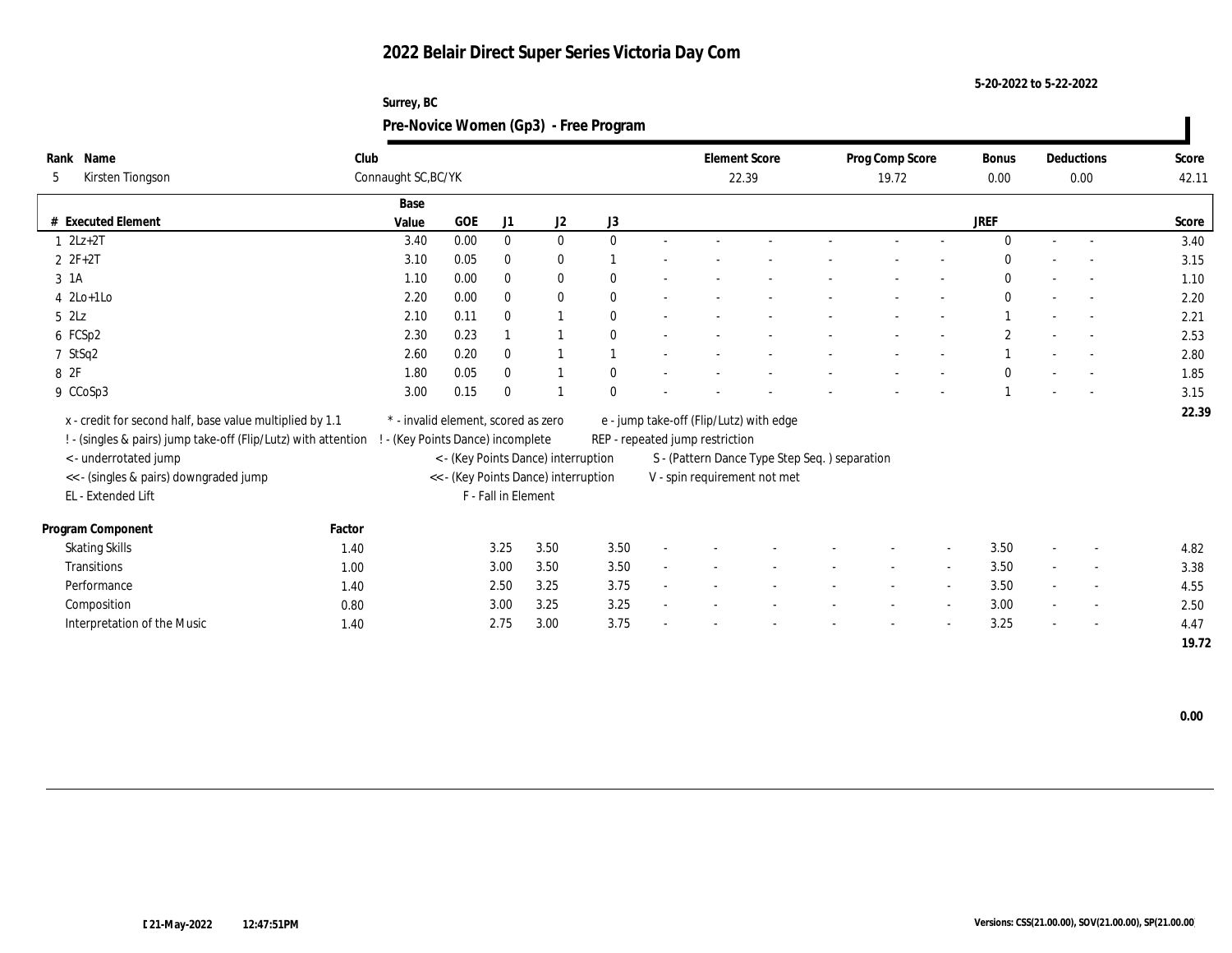| Surrey, BC                            |
|---------------------------------------|
| Pre-Novice Women (Gp3) - Free Program |

| Name<br>Rank                                                   | Club   |                                                                             |         |                     |              |              |  |                                                                               | <b>Element Score</b>                    |  | Prog Comp Score |                          | <b>Bonus</b>     |  | Deductions               | Score |  |
|----------------------------------------------------------------|--------|-----------------------------------------------------------------------------|---------|---------------------|--------------|--------------|--|-------------------------------------------------------------------------------|-----------------------------------------|--|-----------------|--------------------------|------------------|--|--------------------------|-------|--|
| Paisley Hopkins<br>6                                           |        | RCVFSC, BC/YK                                                               |         |                     |              |              |  |                                                                               | 22.32                                   |  | 19.67           |                          | $0.00\,$         |  | 0.00                     | 41.99 |  |
|                                                                |        | Base                                                                        |         |                     |              |              |  |                                                                               |                                         |  |                 |                          |                  |  |                          |       |  |
| # Executed Element                                             |        | Value                                                                       | GOE     | J <sub>1</sub>      | J2           | J3           |  |                                                                               |                                         |  |                 |                          | JREF             |  |                          | Score |  |
| 12Lz                                                           |        | 2.10                                                                        | 0.11    |                     | 1            | $\mathbf{0}$ |  |                                                                               |                                         |  |                 |                          | $\Omega$         |  | $\sim$                   | 2.21  |  |
| 2Pq                                                            |        | 1.80                                                                        | $-0.32$ | $-2$                | $-2$         | $-1$         |  |                                                                               |                                         |  |                 |                          | $-2$             |  |                          | 1.48  |  |
| 3 FCCoSp3                                                      |        | 3.00                                                                        | 0.23    |                     | $-1$         |              |  |                                                                               |                                         |  |                 |                          | $\boldsymbol{2}$ |  | $\overline{\phantom{a}}$ | 3.23  |  |
| 4 $2F<+2T$                                                     |        | 2.74                                                                        | $-0.36$ | $-3$                | $-3$         | $-2$         |  |                                                                               |                                         |  |                 |                          | $-2$             |  |                          | 2.38  |  |
| $5 \quad 2S+2T$                                                |        | 2.60                                                                        | 0.00    | $\mathbf{0}$        | $\bf{0}$     | $\theta$     |  |                                                                               |                                         |  |                 |                          | $\mathbf{0}$     |  | $\overline{\phantom{a}}$ | 2.60  |  |
| $6$ 2Lo+2Lo                                                    |        | 3.40                                                                        | 0.00    | $\bf{0}$            | $\bf{0}$     | $\mathbf{0}$ |  |                                                                               |                                         |  |                 |                          | $\mathbf{0}$     |  |                          | 3.40  |  |
| 7 1A                                                           |        | 1.10                                                                        | 0.03    | $\bf{0}$            | $\bf{0}$     | $\mathbf{0}$ |  |                                                                               |                                         |  |                 |                          |                  |  |                          | 1.13  |  |
| 8 StSq3                                                        |        | 3.30                                                                        | 0.17    | $\mathbf{0}$        | $\mathbf{0}$ |              |  |                                                                               |                                         |  |                 |                          |                  |  |                          | 3.47  |  |
| 9 FCSp2                                                        |        | 2.30                                                                        | 0.12    | $\bf{0}$            | $\mathbf{0}$ |              |  |                                                                               |                                         |  |                 |                          |                  |  |                          | 2.42  |  |
| x - credit for second half, base value multiplied by 1.1       |        | * - invalid element, scored as zero                                         |         |                     |              |              |  |                                                                               | e - jump take-off (Flip/Lutz) with edge |  |                 |                          |                  |  |                          | 22.32 |  |
|                                                                |        |                                                                             |         |                     |              |              |  |                                                                               |                                         |  |                 |                          |                  |  |                          |       |  |
| ! - (singles & pairs) jump take-off (Flip/Lutz) with attention |        | - (Key Points Dance) incomplete                                             |         |                     |              |              |  | REP - repeated jump restriction                                               |                                         |  |                 |                          |                  |  |                          |       |  |
| < - underrotated jump                                          |        | < - (Key Points Dance) interruption<br><< - (Key Points Dance) interruption |         |                     |              |              |  | S - (Pattern Dance Type Step Seq.) separation<br>V - spin requirement not met |                                         |  |                 |                          |                  |  |                          |       |  |
| <<- (singles & pairs) downgraded jump<br>EL - Extended Lift    |        |                                                                             |         | F - Fall in Element |              |              |  |                                                                               |                                         |  |                 |                          |                  |  |                          |       |  |
|                                                                |        |                                                                             |         |                     |              |              |  |                                                                               |                                         |  |                 |                          |                  |  |                          |       |  |
| Program Component                                              | Factor |                                                                             |         |                     |              |              |  |                                                                               |                                         |  |                 |                          |                  |  |                          |       |  |
| <b>Skating Skills</b>                                          | 1.40   |                                                                             |         | 3.25                | 3.50         | 3.75         |  |                                                                               |                                         |  |                 | $\overline{\phantom{a}}$ | 3.75             |  | $\overline{\phantom{a}}$ | 4.98  |  |
| Transitions                                                    | 1.00   |                                                                             |         | 3.25                | 3.00         | 3.50         |  |                                                                               |                                         |  |                 |                          | 2.75             |  | $\overline{\phantom{a}}$ | 3.13  |  |
| Performance                                                    | 1.40   |                                                                             |         | 3.00                | 3.25         | 3.50         |  |                                                                               |                                         |  |                 |                          | 3.50             |  | $\overline{\phantom{a}}$ | 4.63  |  |
| Composition                                                    | 0.80   |                                                                             |         | 3.00                | 3.25         | 3.25         |  |                                                                               |                                         |  |                 | $\overline{\phantom{a}}$ | 3.25             |  | $\sim$                   | 2.55  |  |
| Interpretation of the Music                                    | 1.40   |                                                                             |         | 2.75                | 3.25         | 3.25         |  |                                                                               |                                         |  |                 |                          | 3.25             |  | $\overline{\phantom{a}}$ | 4.38  |  |
|                                                                |        |                                                                             |         |                     |              |              |  |                                                                               |                                         |  |                 |                          |                  |  |                          | 19.67 |  |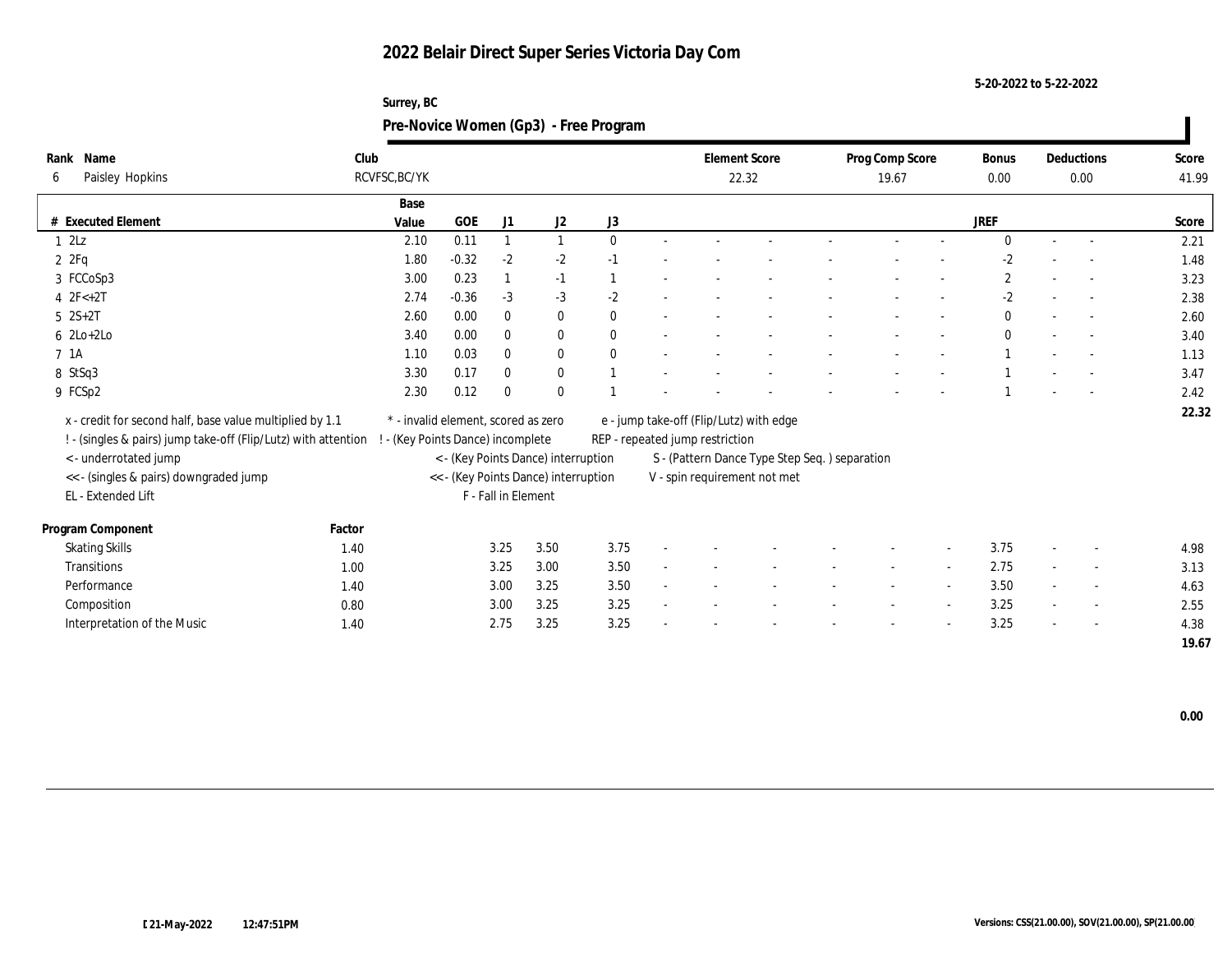| Surrey, BC                            |  |
|---------------------------------------|--|
| Pre-Novice Women (Gp3) - Free Program |  |

| Name<br>Rank                                                   | Club   |                                     |         |                     |                                      |              |                                 | <b>Element Score</b>                          | Prog Comp Score |                | <b>Bonus</b> | Deductions               | Score |
|----------------------------------------------------------------|--------|-------------------------------------|---------|---------------------|--------------------------------------|--------------|---------------------------------|-----------------------------------------------|-----------------|----------------|--------------|--------------------------|-------|
| Alyssa Yip                                                     |        | Champs ISC of BC, BC/YK             |         |                     |                                      |              |                                 | 22.37                                         | 18.78           |                | 0.00         | 0.00                     | 41.15 |
|                                                                |        | Base                                |         |                     |                                      |              |                                 |                                               |                 |                |              |                          |       |
| # Executed Element                                             |        | Value                               | GOE     | J1                  | J2                                   | J3           |                                 |                                               |                 |                | JREF         |                          | Score |
| $1 \ 2F+2T+2T<<$                                               |        | 3.50                                | $-0.68$ | $-4$                | $-4$                                 | $-4$         |                                 |                                               |                 |                | $-3$         |                          | 2.82  |
| $2 \text{ } 2\text{Lz}+2\text{Lo}$                             |        | 3.80                                | $-0.26$ | $-1$                | $\bf{0}$                             | $-3$         |                                 |                                               |                 |                | -1           |                          | 3.54  |
| $3$ 2A <<                                                      |        | 1.10                                | $-0.55$ | $-5$                | $-5$                                 | $-5$         |                                 |                                               |                 |                | -5           |                          | 0.55  |
| 4 2Lo                                                          |        | 1.70                                | 0.00    | $\mathbf{0}$        | $\bf{0}$                             | $\mathbf{0}$ |                                 |                                               |                 |                | $\bf{0}$     |                          | 1.70  |
| 5 FCSp3                                                        |        | 2.80                                | 0.07    | $\theta$            | 1                                    | $-1$         |                                 |                                               |                 |                |              | $\sim$                   | 2.87  |
| 6 2Lz                                                          |        | 2.10                                | 0.00    | $\mathbf{0}$        | $\bf{0}$                             | $\mathbf{0}$ |                                 |                                               |                 |                | $\bf{0}$     |                          | 2.10  |
| 7 2F+1A+SEQ                                                    |        | 2.32                                | 0.09    |                     | $\mathbf{1}$                         | $\mathbf{0}$ |                                 |                                               |                 |                | $\mathbf{0}$ |                          | 2.41  |
| 8 StSq3                                                        |        | 3.30                                | 0.00    | $\bf{0}$            | $\bf{0}$                             | $\mathbf{0}$ |                                 |                                               |                 |                | $\mathbf{0}$ |                          | 3.30  |
| 9 CCoSp3                                                       |        | 3.00                                | 0.08    | $\theta$            | $\mathbf{0}$                         | $\mathbf{0}$ |                                 |                                               |                 |                |              |                          | 3.08  |
| x - credit for second half, base value multiplied by 1.1       |        | * - invalid element, scored as zero |         |                     |                                      |              |                                 | e - jump take-off (Flip/Lutz) with edge       |                 |                |              |                          | 22.37 |
| ! - (singles & pairs) jump take-off (Flip/Lutz) with attention |        | - (Key Points Dance) incomplete     |         |                     |                                      |              | REP - repeated jump restriction |                                               |                 |                |              |                          |       |
| < - underrotated jump                                          |        |                                     |         |                     | < - (Key Points Dance) interruption  |              |                                 | S - (Pattern Dance Type Step Seq.) separation |                 |                |              |                          |       |
| << - (singles & pairs) downgraded jump                         |        |                                     |         |                     | << - (Key Points Dance) interruption |              |                                 | V - spin requirement not met                  |                 |                |              |                          |       |
| EL - Extended Lift                                             |        |                                     |         | F - Fall in Element |                                      |              |                                 |                                               |                 |                |              |                          |       |
|                                                                |        |                                     |         |                     |                                      |              |                                 |                                               |                 |                |              |                          |       |
| Program Component                                              | Factor |                                     |         |                     |                                      |              |                                 |                                               |                 |                |              |                          |       |
| <b>Skating Skills</b>                                          | 1.40   |                                     |         | 3.25                | 3.50                                 | 3.00         |                                 |                                               |                 | $\overline{a}$ | 3.50         | $\sim$                   | 4.63  |
| Transitions                                                    | 1.00   |                                     |         | 3.50                | 3.25                                 | 3.00         |                                 |                                               |                 |                | 3.25         | $\overline{\phantom{a}}$ | 3.25  |
| Performance                                                    | 1.40   |                                     |         | 2.75                | 3.00                                 | 3.25         |                                 |                                               |                 |                | 3.50         | $\sim$                   | 4.38  |
| Composition                                                    | 0.80   |                                     |         | 3.25                | 3.00                                 | 2.75         |                                 |                                               |                 |                | 3.00         | $\sim$                   | 2.40  |
| Interpretation of the Music                                    | 1.40   |                                     |         | 2.75                | 3.00                                 | 2.75         |                                 |                                               |                 |                | 3.25         |                          | 4.12  |
|                                                                |        |                                     |         |                     |                                      |              |                                 |                                               |                 |                |              |                          | 18.78 |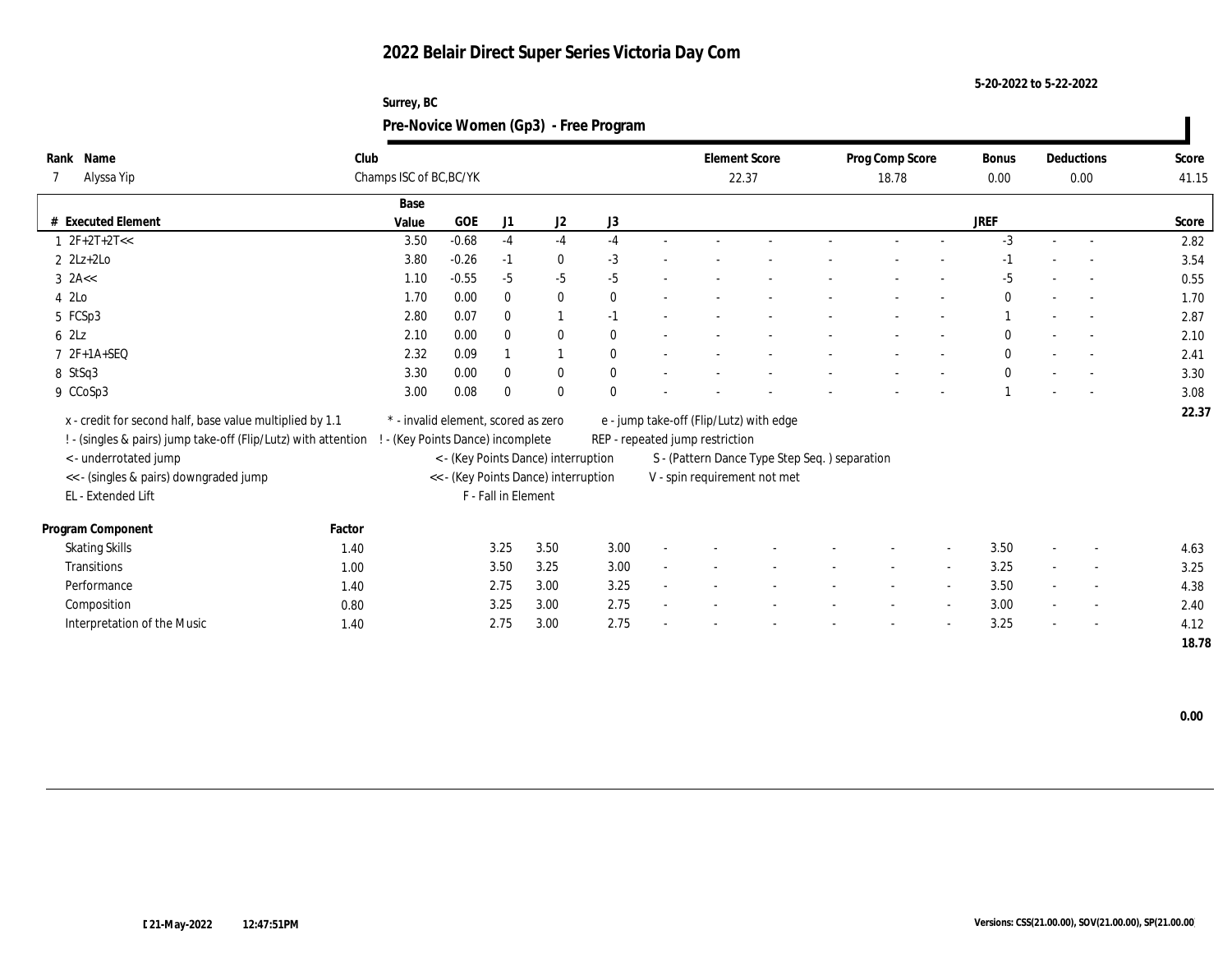**5-20-2022 to 5-22-2022**

## **Surrey, BC Pre-Novice Women (Gp3) - Free Program**

| Rank Name                                                      | Club   |                                     |            |                     |                                      |              | <b>Element Score</b>            |                                               | Prog Comp Score |                          | Bonus        | Deductions               | Score |
|----------------------------------------------------------------|--------|-------------------------------------|------------|---------------------|--------------------------------------|--------------|---------------------------------|-----------------------------------------------|-----------------|--------------------------|--------------|--------------------------|-------|
| Isabella Vigil Keller<br>8                                     |        | Kelowna FSC, BC/YK                  |            |                     |                                      |              | 21.21                           |                                               | 19.39           |                          | $0.00\,$     | 0.00                     | 40.60 |
|                                                                |        | Base                                |            |                     |                                      |              |                                 |                                               |                 |                          |              |                          |       |
| # Executed Element                                             |        | Value                               | <b>GOE</b> | J1                  | J2                                   | J3           |                                 |                                               |                 |                          | <b>JREF</b>  |                          | Score |
| $1 \t1A$                                                       |        | 1.10                                | 0.08       |                     | $\mathbf{0}$                         |              |                                 |                                               |                 |                          |              | $\overline{a}$           | 1.18  |
| $2$ $2Lz+2Tq$                                                  |        | 3.40                                | $-0.32$    | $-2$                | $-2$                                 | $\mathbf{0}$ |                                 |                                               |                 |                          | $-2$         |                          | 3.08  |
| $3 \quad 2S+2Lo$                                               |        | 3.00                                | 0.00       | $\bf{0}$            | $\bf{0}$                             | $\mathbf{0}$ |                                 |                                               |                 |                          | $\mathbf{0}$ | $\sim$                   | 3.00  |
| $42F+2T$                                                       |        | 3.10                                | $-0.45$    | $-3$                | $-2$                                 | $-2$         |                                 |                                               |                 |                          | $-3$         | $\overline{\phantom{a}}$ | 2.65  |
| 5 FSSp2 (V)                                                    |        | 1.73                                | $-0.13$    | $-2$                | $\bf{0}$                             | $-1$         |                                 |                                               |                 |                          | $\bf{0}$     | $\overline{\phantom{a}}$ | 1.60  |
| 62Lz                                                           |        | 2.10                                | 0.00       | $\mathbf{0}$        | $\bf{0}$                             | $\bf{0}$     |                                 |                                               |                 |                          | $\mathbf{0}$ | $\sim$                   | 2.10  |
| 7 2F                                                           |        | 1.80                                | 0.00       | $\bf{0}$            | $\bf{0}$                             | $\mathbf{0}$ |                                 |                                               |                 |                          | $\bf{0}$     | $\overline{a}$           | 1.80  |
| 8 CCoSp3                                                       |        | 3.00                                | 0.00       | $\bf{0}$            | 1                                    | $-1$         |                                 |                                               |                 |                          | $\mathbf{0}$ | $\overline{\phantom{a}}$ | 3.00  |
| 9 StSq2                                                        |        | 2.60                                | 0.20       | $\bf{0}$            | $\overline{2}$                       |              |                                 |                                               |                 |                          | $\mathbf{0}$ |                          | 2.80  |
| x - credit for second half, base value multiplied by 1.1       |        | * - invalid element, scored as zero |            |                     |                                      |              |                                 | e - jump take-off (Flip/Lutz) with edge       |                 |                          |              |                          | 21.21 |
| ! - (singles & pairs) jump take-off (Flip/Lutz) with attention |        | - (Key Points Dance) incomplete     |            |                     |                                      |              | REP - repeated jump restriction |                                               |                 |                          |              |                          |       |
| < - underrotated jump                                          |        |                                     |            |                     | < - (Key Points Dance) interruption  |              |                                 | S - (Pattern Dance Type Step Seq.) separation |                 |                          |              |                          |       |
| <<- (singles & pairs) downgraded jump                          |        |                                     |            |                     | << - (Key Points Dance) interruption |              |                                 | V - spin requirement not met                  |                 |                          |              |                          |       |
| EL - Extended Lift                                             |        |                                     |            | F - Fall in Element |                                      |              |                                 |                                               |                 |                          |              |                          |       |
|                                                                |        |                                     |            |                     |                                      |              |                                 |                                               |                 |                          |              |                          |       |
| Program Component                                              | Factor |                                     |            |                     |                                      |              |                                 |                                               |                 |                          |              |                          |       |
| <b>Skating Skills</b>                                          | 1.40   |                                     |            | 3.50                | 3.50                                 | 3.25         |                                 |                                               |                 | $\overline{\phantom{a}}$ | 3.00         | $\overline{\phantom{a}}$ | 4.63  |
| Transitions                                                    | 1.00   |                                     |            | 3.75                | 3.50                                 | 3.00         |                                 |                                               |                 |                          | 3.00         | $\overline{\phantom{a}}$ | 3.31  |
| Performance                                                    | 1.40   |                                     |            | 3.00                | 3.25                                 | 3.25         |                                 |                                               |                 |                          | 3.25         | $\overline{\phantom{a}}$ | 4.47  |
| Composition                                                    | 0.80   |                                     |            | 3.50                | 3.50                                 | 3.00         |                                 |                                               |                 | $\overline{a}$           | 3.00         | $\overline{\phantom{a}}$ | 2.60  |
| Interpretation of the Music                                    | 1.40   |                                     |            | 2.75                | 3.50                                 | 3.00         |                                 |                                               |                 |                          | 3.25         | $\overline{\phantom{a}}$ | 4.38  |
|                                                                |        |                                     |            |                     |                                      |              |                                 |                                               |                 |                          |              |                          | 19.39 |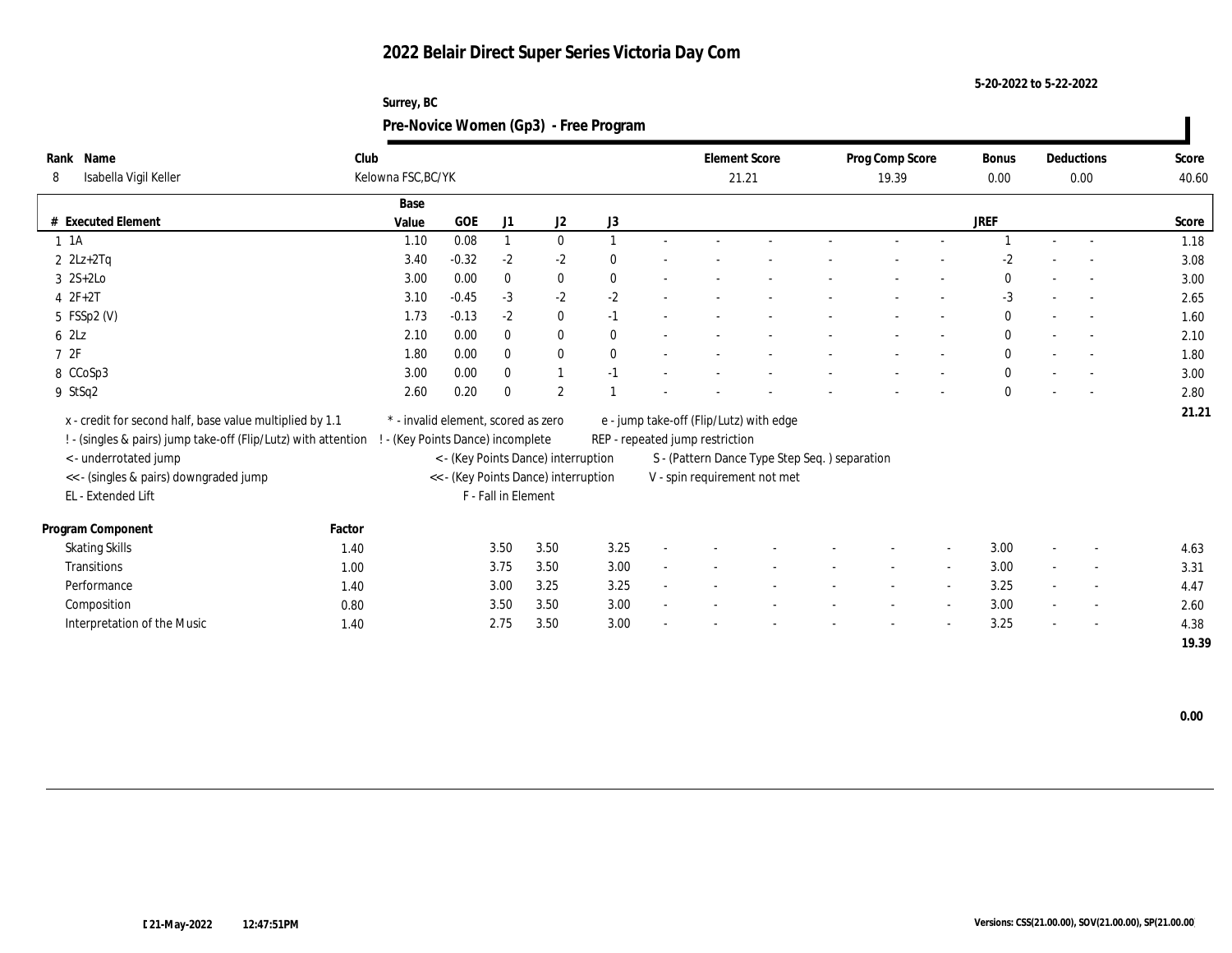| Surrey, BC                            |
|---------------------------------------|
| Pre-Novice Women (Gp3) - Free Program |

| Name<br>Rank                                                   | Club   |                                 |                                     |                     |                                      |              |                                 | <b>Element Score</b>                           | Prog Comp Score |                          | Bonus        | Deductions               | Score |
|----------------------------------------------------------------|--------|---------------------------------|-------------------------------------|---------------------|--------------------------------------|--------------|---------------------------------|------------------------------------------------|-----------------|--------------------------|--------------|--------------------------|-------|
| Charlotte Kong<br>9                                            |        | Killarney FSC, BC/YK            |                                     |                     |                                      |              |                                 | 20.27                                          | 18.64           |                          | 0.00         | 0.00                     | 38.91 |
|                                                                |        | Base                            |                                     |                     |                                      |              |                                 |                                                |                 |                          |              |                          |       |
| # Executed Element                                             |        | Value                           | GOE                                 | J1                  | J2                                   | J3           |                                 |                                                |                 |                          | <b>JREF</b>  |                          | Score |
| $1 \quad 2Lz+2T$                                               |        | 3.40                            | 0.00                                | $\mathbf{0}$        | $\mathbf{0}$                         | $\mathbf{0}$ |                                 |                                                |                 |                          | $\Omega$     | $\sim$                   | 3.40  |
| $2 F + 2T$                                                     |        | 3.10                            | 0.00                                | $\bf{0}$            | $\bf{0}$                             | $\theta$     |                                 |                                                |                 |                          | $\Omega$     |                          | 3.10  |
| 3 2Lo                                                          |        | 1.70                            | 0.04                                | $\bf{0}$            | $\bf{0}$                             |              |                                 |                                                |                 |                          | $\mathbf{0}$ |                          | 1.74  |
| 4 FSSp2 (V)                                                    |        | 1.73                            | 0.04                                | $\bf{0}$            |                                      |              |                                 |                                                |                 |                          | $-1$         | $\overline{\phantom{a}}$ | 1.77  |
| 5 2F                                                           |        | 1.80                            | $-0.09$                             | $\mathbf{0}$        | $-1$                                 | $\bf{0}$     |                                 |                                                |                 |                          | $-1$         | $\sim$                   | 1.71  |
| $6$ 2Lz $<<$                                                   |        | 0.60                            | $-0.29$                             | $-5$                | $-5$                                 | $-4$         |                                 |                                                |                 |                          | $-5$         |                          | 0.31  |
| 7 StSq2                                                        |        | 2.60                            | $-0.52$                             | $-1$                | $-3$                                 | $-2$         |                                 |                                                |                 |                          | $-2$         |                          | 2.08  |
| 8 1A+1Eu+2S                                                    |        | 2.90                            | 0.03                                | $\mathbf{0}$        | $\bf{0}$                             | $\mathbf{0}$ |                                 |                                                |                 |                          |              | $\overline{a}$           | 2.93  |
| 9 CCoSp3                                                       |        | 3.00                            | 0.23                                | $\bf{0}$            |                                      |              |                                 |                                                |                 |                          |              |                          | 3.23  |
| x - credit for second half, base value multiplied by 1.1       |        |                                 | * - invalid element, scored as zero |                     |                                      |              |                                 | e - jump take-off (Flip/Lutz) with edge        |                 |                          |              |                          | 20.27 |
| ! - (singles & pairs) jump take-off (Flip/Lutz) with attention |        | - (Key Points Dance) incomplete |                                     |                     |                                      |              | REP - repeated jump restriction |                                                |                 |                          |              |                          |       |
| <- underrotated jump                                           |        |                                 |                                     |                     | < - (Key Points Dance) interruption  |              |                                 | S - (Pattern Dance Type Step Seq. ) separation |                 |                          |              |                          |       |
| << - (singles & pairs) downgraded jump                         |        |                                 |                                     |                     | << - (Key Points Dance) interruption |              |                                 | V - spin requirement not met                   |                 |                          |              |                          |       |
| EL - Extended Lift                                             |        |                                 |                                     | F - Fall in Element |                                      |              |                                 |                                                |                 |                          |              |                          |       |
|                                                                |        |                                 |                                     |                     |                                      |              |                                 |                                                |                 |                          |              |                          |       |
| Program Component                                              | Factor |                                 |                                     |                     |                                      |              |                                 |                                                |                 |                          |              |                          |       |
| <b>Skating Skills</b>                                          | 1.40   |                                 |                                     | 3.25                | 3.25                                 | 3.00         |                                 |                                                |                 | $\overline{\phantom{a}}$ | 3.50         | $\overline{\phantom{a}}$ | 4.55  |
| Transitions                                                    | 1.00   |                                 |                                     | 3.00                | 3.00                                 | 3.25         |                                 |                                                |                 |                          | 3.00         | $\overline{\phantom{a}}$ | 3.06  |
| Performance                                                    | 1.40   |                                 |                                     | 3.00                | 3.00                                 | 3.25         |                                 |                                                |                 |                          | 3.25         | $\overline{\phantom{a}}$ | 4.38  |
| Composition                                                    | 0.80   |                                 |                                     | 2.75                | 3.25                                 | 3.00         |                                 |                                                |                 |                          | 3.25         | $\sim$                   | 2.45  |
| Interpretation of the Music                                    | 1.40   |                                 |                                     | 2.75                | 3.00                                 | 3.00         |                                 |                                                |                 |                          | 3.25         | $\overline{\phantom{a}}$ | 4.20  |
|                                                                |        |                                 |                                     |                     |                                      |              |                                 |                                                |                 |                          |              |                          | 18.64 |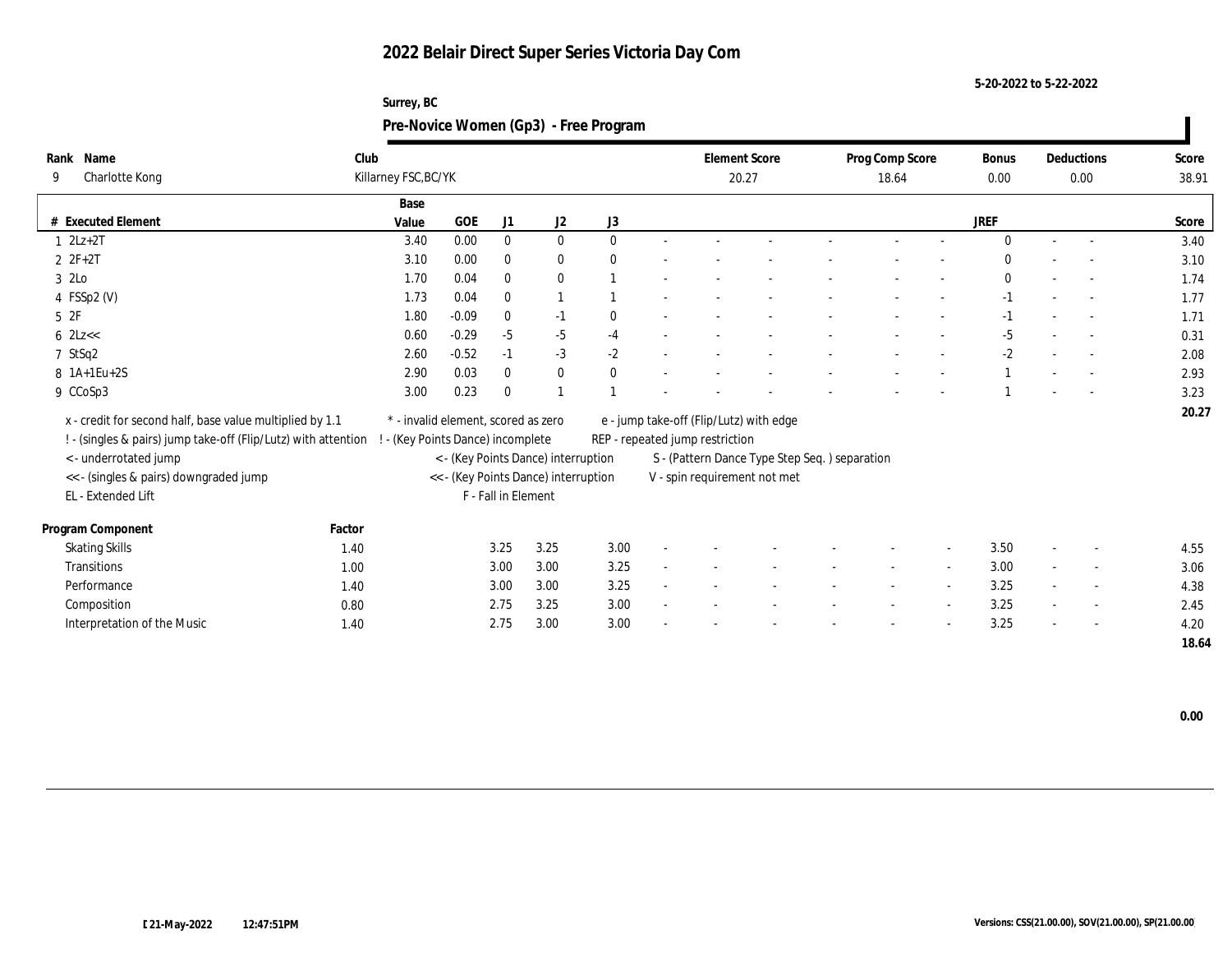| Surrey, BC                            |
|---------------------------------------|
| Pre-Novice Women (Gp3) - Free Program |

| Rank Name                                                      | Club   |                                     |         |                     |                                      |              |                                 | <b>Element Score</b>                          | Prog Comp Score |                          | Bonus        | Deductions               | Score |
|----------------------------------------------------------------|--------|-------------------------------------|---------|---------------------|--------------------------------------|--------------|---------------------------------|-----------------------------------------------|-----------------|--------------------------|--------------|--------------------------|-------|
| Brieana Quan<br>10                                             |        | Coquitlam SC, BC/YK                 |         |                     |                                      |              |                                 | 19.71                                         | 17.73           |                          | 0.00         | 0.00                     | 37.44 |
|                                                                |        | Base                                |         |                     |                                      |              |                                 |                                               |                 |                          |              |                          |       |
| # Executed Element                                             |        | Value                               | GOE     | J1                  | J2                                   | J3           |                                 |                                               |                 |                          | JREF         |                          | Score |
| $1 \quad 2Lzq+2Lo<$                                            |        | 3.46                                | $-0.84$ | $-5$                | $-4$                                 | $-3$         |                                 |                                               |                 |                          | $-4$         | $\sim$                   | 2.62  |
| 2 2Lo                                                          |        | 1.70                                | 0.00    | $\bf{0}$            | $\bf{0}$                             | $\mathbf{0}$ |                                 |                                               |                 |                          | $\Omega$     |                          | 1.70  |
| 3 2F                                                           |        | 1.80                                | 0.00    | $\bf{0}$            | $\bf{0}$                             | $\mathbf{0}$ |                                 |                                               |                 |                          | $\mathbf{0}$ | $\sim$                   | 1.80  |
| 4 FCSp2                                                        |        | 2.30                                | 0.12    | $\bf{0}$            | $\mathbf{1}$                         | $\mathbf{0}$ |                                 |                                               |                 |                          |              |                          | 2.42  |
| $5$ $2F+2T<$                                                   |        | 2.84                                | $-0.41$ | $-3$                | $-2$                                 | $-2$         |                                 |                                               |                 |                          | $-2$         | $\sim$                   | 2.43  |
| 6 StSq1                                                        |        | 1.80                                | $-0.32$ | $\bf{0}$            | $-2$                                 | $-3$         |                                 |                                               |                 |                          | $-2$         |                          | 1.48  |
| 72Lz                                                           |        | 2.10                                | $-0.05$ | $\bf{0}$            | $\bf{0}$                             | $-1$         |                                 |                                               |                 |                          | $\mathbf{0}$ | $\overline{\phantom{a}}$ | 2.05  |
| $8$ 1A+1Eu+2S                                                  |        | 2.90                                | 0.00    | $-1$                | $\bf{0}$                             | $\bf{0}$     |                                 |                                               |                 |                          |              |                          | 2.90  |
| 9 CCoSp2                                                       |        | 2.50                                | $-0.19$ | $-1$                | $-2$                                 | $\mathbf{0}$ |                                 |                                               |                 |                          | $\Omega$     | $\overline{a}$           | 2.31  |
| x - credit for second half, base value multiplied by 1.1       |        | * - invalid element, scored as zero |         |                     |                                      |              |                                 | e - jump take-off (Flip/Lutz) with edge       |                 |                          |              |                          | 19.71 |
| ! - (singles & pairs) jump take-off (Flip/Lutz) with attention |        | - (Key Points Dance) incomplete     |         |                     |                                      |              | REP - repeated jump restriction |                                               |                 |                          |              |                          |       |
| < - underrotated jump                                          |        |                                     |         |                     | < - (Key Points Dance) interruption  |              |                                 | S - (Pattern Dance Type Step Seq.) separation |                 |                          |              |                          |       |
| << - (singles & pairs) downgraded jump                         |        |                                     |         |                     | << - (Key Points Dance) interruption |              |                                 | V - spin requirement not met                  |                 |                          |              |                          |       |
| EL - Extended Lift                                             |        |                                     |         | F - Fall in Element |                                      |              |                                 |                                               |                 |                          |              |                          |       |
|                                                                |        |                                     |         |                     |                                      |              |                                 |                                               |                 |                          |              |                          |       |
| Program Component                                              | Factor |                                     |         |                     |                                      |              |                                 |                                               |                 |                          |              |                          |       |
| <b>Skating Skills</b>                                          | 1.40   |                                     |         | 3.25                | 3.00                                 | 2.75         |                                 |                                               |                 | $\overline{\phantom{a}}$ | 3.00         | $\overline{\phantom{a}}$ | 4.20  |
| Transitions                                                    | 1.00   |                                     |         | 3.00                | 3.25                                 | 2.50         |                                 |                                               |                 |                          | 3.25         | $\overline{\phantom{a}}$ | 3.00  |
| Performance                                                    | 1.40   |                                     |         | 3.00                | 2.75                                 | 2.75         |                                 |                                               |                 |                          | 3.00         | $\overline{\phantom{a}}$ | 4.03  |
| Composition                                                    | 0.80   |                                     |         | 2.75                | 3.00                                 | 2.75         |                                 |                                               |                 | $\overline{\phantom{a}}$ | 3.00         | $\sim$                   | 2.30  |
| Interpretation of the Music                                    | 1.40   |                                     |         | 2.75                | 3.00                                 | 3.00         |                                 |                                               |                 |                          | 3.25         | $\overline{\phantom{a}}$ | 4.20  |
|                                                                |        |                                     |         |                     |                                      |              |                                 |                                               |                 |                          |              |                          | 17.73 |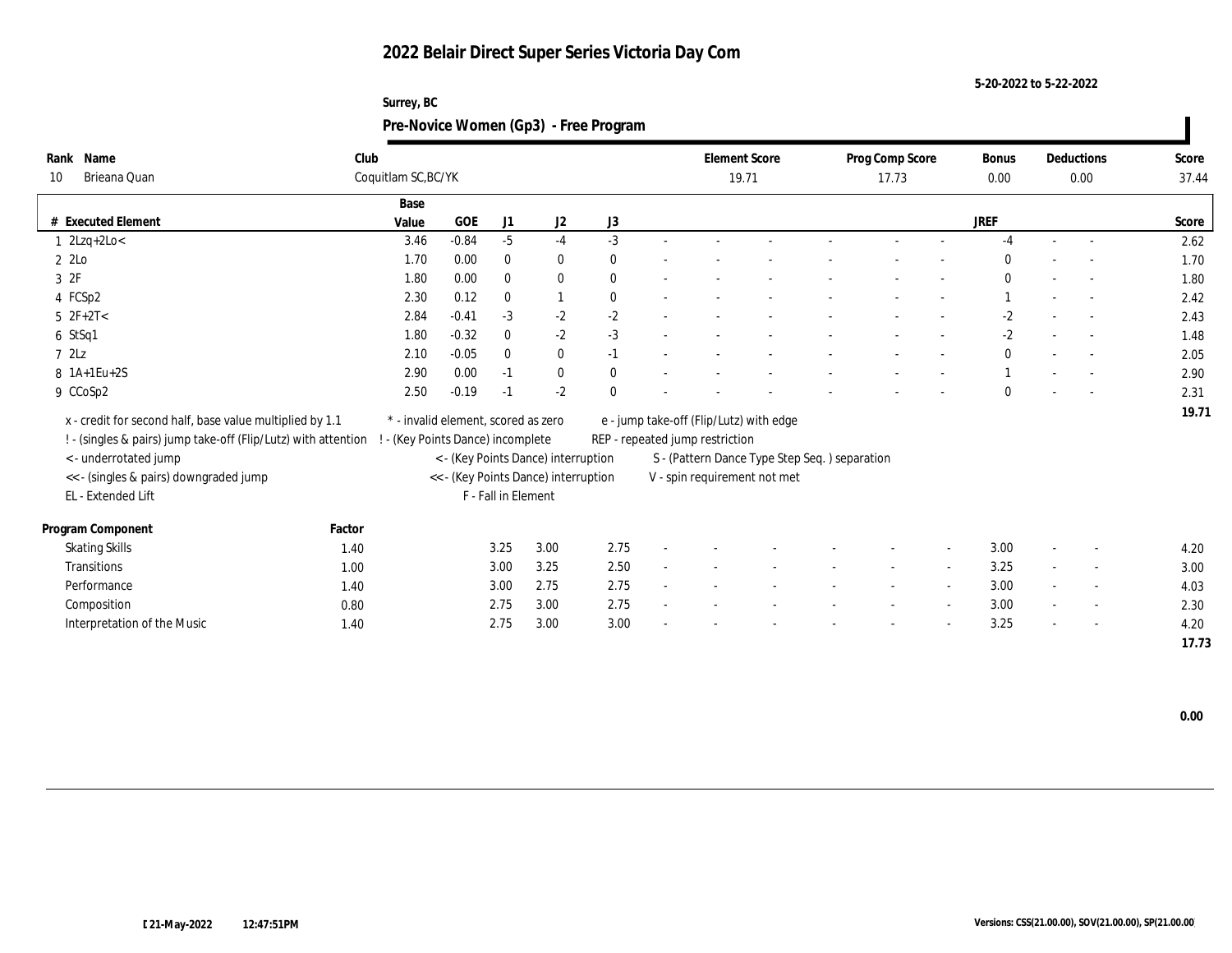| Surrey, BC                            |
|---------------------------------------|
| Pre-Novice Women (Gp3) - Free Program |

| Rank Name                                                                               | Club   |                                     |         |                     |                                      |              |                                 | <b>Element Score</b>                          | Prog Comp Score |                          | Bonus        | Deductions               | Score |
|-----------------------------------------------------------------------------------------|--------|-------------------------------------|---------|---------------------|--------------------------------------|--------------|---------------------------------|-----------------------------------------------|-----------------|--------------------------|--------------|--------------------------|-------|
| Jace Wong<br>11                                                                         |        | Connaught SC, BC/YK                 |         |                     |                                      |              |                                 | 15.42                                         | 19.39           |                          | 0.00         | 0.50                     | 34.31 |
|                                                                                         |        | Base                                |         |                     |                                      |              |                                 |                                               |                 |                          |              |                          |       |
| # Executed Element                                                                      |        | Value                               | GOE     | J1                  | J <sub>2</sub>                       | J3           |                                 |                                               |                 |                          | <b>JREF</b>  |                          | Score |
| 12Lz                                                                                    |        | 2.10                                | $-0.84$ | $-4$                | $-3$                                 | $-5$         |                                 |                                               |                 |                          | $-4$         |                          | 1.26  |
| $2 \, 35 <$                                                                             |        | 1.30                                | $-0.65$ | $-5$                | $-5$                                 | $-5$         |                                 |                                               |                 |                          | $-5$         |                          | 0.65  |
| 3 1A                                                                                    |        | 1.10                                | 0.03    | $\bf{0}$            | $\bf{0}$                             | $\mathbf{0}$ |                                 |                                               |                 |                          |              | $\overline{\phantom{a}}$ | 1.13  |
| $4$ $2Lo+2Lo$                                                                           |        | 3.40                                | $-0.17$ | $-1$                | $-1$                                 | $-1$         |                                 |                                               |                 |                          | $-1$         | $\sim$                   | 3.23  |
| 5 FCSpB                                                                                 |        | 1.60                                | $-0.08$ | $-1$                | $\mathbf{0}$                         | $-1$         |                                 |                                               |                 |                          | $\mathbf{0}$ | $\sim$                   | 1.52  |
| 6 StSq1                                                                                 |        | 1.80                                | $-0.09$ | $\bf{0}$            | $-1$                                 | $-1$         |                                 |                                               |                 |                          | $\mathbf{0}$ |                          | 1.71  |
| $72F+2T$                                                                                |        | 3.10                                | $-0.32$ | $-2$                | $-2$                                 | $-2$         |                                 |                                               |                 |                          | $-1$         | $\sim$                   | 2.78  |
| $8$ $2Lz+2T$                                                                            |        | 3.40                                | $-0.26$ | $-1$                | $-2$                                 | $-1$         |                                 |                                               |                 |                          | $-1$         | $\sim$                   | 3.14  |
| 9 CCoSp                                                                                 |        | 0.00                                |         |                     |                                      |              |                                 |                                               |                 |                          |              |                          | 0.00  |
| x - credit for second half, base value multiplied by 1.1                                |        | * - invalid element, scored as zero |         |                     |                                      |              |                                 | e - jump take-off (Flip/Lutz) with edge       |                 |                          |              |                          | 15.42 |
|                                                                                         |        |                                     |         |                     |                                      |              |                                 |                                               |                 |                          |              |                          |       |
| ! - (singles & pairs) jump take-off (Flip/Lutz) with attention<br>< - underrotated jump |        | - (Key Points Dance) incomplete     |         |                     | < - (Key Points Dance) interruption  |              | REP - repeated jump restriction |                                               |                 |                          |              |                          |       |
| << - (singles & pairs) downgraded jump                                                  |        |                                     |         |                     | << - (Key Points Dance) interruption |              |                                 | S - (Pattern Dance Type Step Seq.) separation |                 |                          |              |                          |       |
| EL - Extended Lift                                                                      |        |                                     |         | F - Fall in Element |                                      |              |                                 | V - spin requirement not met                  |                 |                          |              |                          |       |
|                                                                                         |        |                                     |         |                     |                                      |              |                                 |                                               |                 |                          |              |                          |       |
| Program Component                                                                       | Factor |                                     |         |                     |                                      |              |                                 |                                               |                 |                          |              |                          |       |
| <b>Skating Skills</b>                                                                   | 1.40   |                                     |         | 2.75                | 3.50                                 | 3.25         |                                 |                                               |                 | $\overline{\phantom{a}}$ | 3.50         | $\overline{\phantom{a}}$ | 4.55  |
| Transitions                                                                             | 1.00   |                                     |         | 3.00                | 3.75                                 | 3.50         |                                 |                                               |                 |                          | 3.25         | $\overline{\phantom{a}}$ | 3.38  |
| Performance                                                                             | 1.40   |                                     |         | 2.75                | 3.50                                 | 3.50         |                                 |                                               |                 |                          | 3.50         | $\overline{\phantom{a}}$ | 4.63  |
| Composition                                                                             | 0.80   |                                     |         | 2.75                | 3.50                                 | 3.25         |                                 |                                               |                 | $\overline{\phantom{a}}$ | 3.25         | $\sim$                   | 2.55  |
| Interpretation of the Music                                                             | 1.40   |                                     |         | 2.75                | 3.25                                 | 3.00         |                                 |                                               |                 |                          | 3.25         | $\overline{\phantom{a}}$ | 4.28  |
|                                                                                         |        |                                     |         |                     |                                      |              |                                 |                                               |                 |                          |              |                          | 19.39 |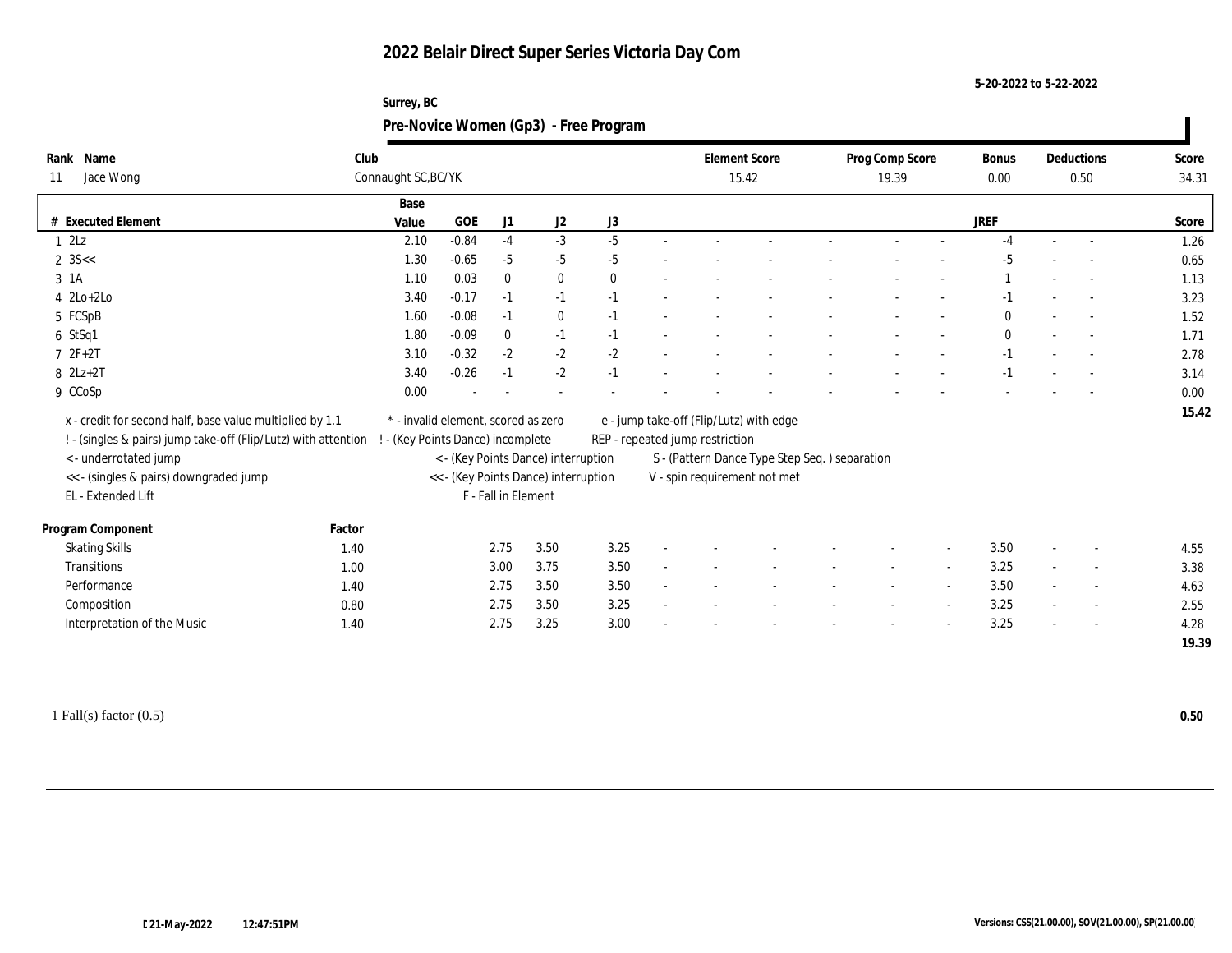#### **5-20-2022 to 5-22-2022**

## **Surrey, BC Pre-Novice Women (Gp3) - Free Program**

| Rank Name                                                      |        | Club                            |                                     |                          |                                      |          |                                 | <b>Element Score</b>                          | Prog Comp Score |                          | Bonus       | Deductions               | Score |
|----------------------------------------------------------------|--------|---------------------------------|-------------------------------------|--------------------------|--------------------------------------|----------|---------------------------------|-----------------------------------------------|-----------------|--------------------------|-------------|--------------------------|-------|
| Leila McManus<br>12                                            |        | Sungod SC, BC/YK                |                                     |                          |                                      |          |                                 | 16.22                                         | 18.17           |                          | 1.00        | 1.50                     | 33.89 |
|                                                                |        | Base                            |                                     |                          |                                      |          |                                 |                                               |                 |                          |             |                          |       |
| # Executed Element                                             |        | Value                           | GOE                                 | J1                       | J2                                   | J3       |                                 |                                               |                 |                          | <b>JREF</b> |                          | Score |
| 12Lz                                                           | F      | 2.10                            | $-1.05$                             | $-5$                     | $-5$                                 | $-5$     |                                 |                                               |                 |                          | $-5$        | $\overline{a}$           | 1.05  |
| $2$ $2$ Aq                                                     |        | 3.30                            | $-1.65$                             | $-5$                     | $-5$                                 | $-5$     |                                 |                                               |                 |                          | $-5$        |                          | 1.65  |
| $3 \t2F(e)$                                                    |        | 1.44                            | $-0.72$                             | $-5$                     | $-5$                                 | $-5$     |                                 |                                               |                 |                          | $-5$        |                          | 0.72  |
| $4 2F+2Lo$                                                     |        | 3.50                            | $-0.90$                             | $-5$                     | $-5$                                 | $-5$     |                                 |                                               |                 |                          | $-5$        | $\sim$                   | 2.60  |
| 5 CCoSp                                                        |        | 0.00                            |                                     | $\overline{\phantom{a}}$ | $\sim$                               |          |                                 |                                               |                 |                          |             |                          | 0.00  |
| $6$ StSq3                                                      |        | 3.30                            | 0.08                                | $\bf{0}$                 | $\bf{0}$                             | $\bf{0}$ |                                 |                                               |                 |                          |             |                          | 3.38  |
| $7 \text{ } 2S+2T+2Log$                                        |        | 4.30                            | $-0.64$                             | $-4$                     | $-3$                                 | $-4$     |                                 |                                               |                 |                          | $-4$        |                          | 3.66  |
| 8 2Lz+REP                                                      |        | 1.47                            | $-0.21$                             | $-1$                     | $-1$                                 | $-1$     |                                 |                                               |                 |                          | $-1$        | $\overline{\phantom{a}}$ | 1.26  |
| 9 FSSp1                                                        |        | 2.00                            | $-0.10$                             | $-1$                     | $\mathbf{0}$                         | $-1$     |                                 |                                               |                 |                          | $\Omega$    |                          | 1.90  |
| x - credit for second half, base value multiplied by 1.1       |        |                                 | * - invalid element, scored as zero |                          |                                      |          |                                 | e - jump take-off (Flip/Lutz) with edge       |                 |                          |             |                          | 16.22 |
| ! - (singles & pairs) jump take-off (Flip/Lutz) with attention |        | - (Key Points Dance) incomplete |                                     |                          |                                      |          | REP - repeated jump restriction |                                               |                 |                          |             |                          |       |
| < - underrotated jump                                          |        |                                 |                                     |                          | < - (Key Points Dance) interruption  |          |                                 | S - (Pattern Dance Type Step Seq.) separation |                 |                          |             |                          |       |
| <<- (singles & pairs) downgraded jump                          |        |                                 |                                     |                          | << - (Key Points Dance) interruption |          |                                 | V - spin requirement not met                  |                 |                          |             |                          |       |
| EL - Extended Lift                                             |        |                                 |                                     | F - Fall in Element      |                                      |          |                                 |                                               |                 |                          |             |                          |       |
|                                                                |        |                                 |                                     |                          |                                      |          |                                 |                                               |                 |                          |             |                          |       |
| Program Component                                              | Factor |                                 |                                     |                          |                                      |          |                                 |                                               |                 |                          |             |                          |       |
| <b>Skating Skills</b>                                          | 1.40   |                                 |                                     | 3.00                     | 3.50                                 | 3.00     |                                 |                                               |                 | $\overline{\phantom{a}}$ | 3.75        | $\overline{\phantom{a}}$ | 4.63  |
| Transitions                                                    | 1.00   |                                 |                                     | 2.75                     | 3.00                                 | 2.75     |                                 |                                               |                 |                          | 3.50        | $\overline{\phantom{a}}$ | 3.00  |
| Performance                                                    | 1.40   |                                 |                                     | 2.75                     | 2.75                                 | 3.25     |                                 |                                               |                 |                          | 3.00        | $\overline{\phantom{a}}$ | 4.12  |
| Composition                                                    | 0.80   |                                 |                                     | 2.75                     | 3.00                                 | 2.75     |                                 |                                               |                 | $\overline{\phantom{a}}$ | 3.00        | $\overline{\phantom{a}}$ | 2.30  |
| Interpretation of the Music                                    | 1.40   |                                 |                                     | 2.50                     | 2.75                                 | 3.00     |                                 |                                               |                 |                          | 3.50        | $\overline{\phantom{a}}$ | 4.12  |
|                                                                |        |                                 |                                     |                          |                                      |          |                                 |                                               |                 |                          |             |                          | 18.17 |

3 Fall(s) factor (0.5) **1.50**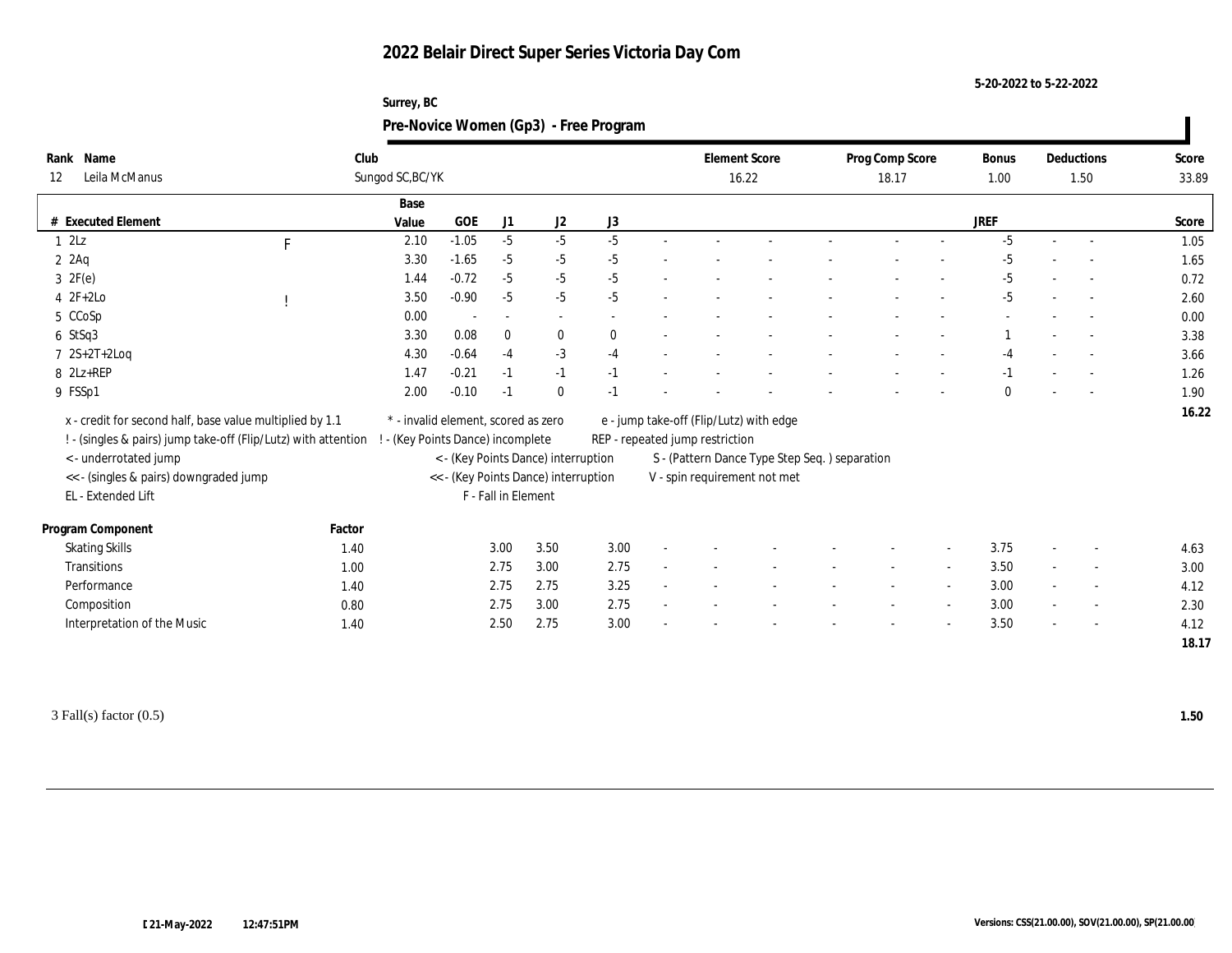**5-20-2022 to 5-22-2022**

| Surrey, BC                            |
|---------------------------------------|
| Pre-Novice Women (Gp3) - Free Program |

| Rank Name                                                      | Club            |                                     |                          |      |                                      |              |                                 | <b>Element Score</b>                          | Prog Comp Score |                          | Bonus | Deductions               | Score |
|----------------------------------------------------------------|-----------------|-------------------------------------|--------------------------|------|--------------------------------------|--------------|---------------------------------|-----------------------------------------------|-----------------|--------------------------|-------|--------------------------|-------|
| Amy Ritchie<br>13                                              | Inlet SC, BC/YK |                                     |                          |      |                                      |              |                                 | 15.91                                         | 17.94           |                          | 0.00  | 0.50                     | 33.35 |
|                                                                |                 | Base                                |                          |      |                                      |              |                                 |                                               |                 |                          |       |                          |       |
| # Executed Element                                             |                 | Value                               | GOE                      | J1   | J2                                   | J3           |                                 |                                               |                 |                          | JREF  |                          | Score |
| $1 \t1A$                                                       |                 | 0.17<br>1.10                        |                          |      | $\mathbf{2}$                         | $\mathbf{2}$ |                                 |                                               |                 |                          |       |                          | 1.27  |
| $2 \text{ } 2Lz + 1T$                                          |                 | 2.50<br>$-0.26$                     |                          | $-1$ | $-1$                                 | $-1$         |                                 |                                               |                 |                          | $-2$  |                          | 2.24  |
| $3$ 2Lo+2Lo<                                                   |                 | 3.06<br>$-0.55$                     |                          | $-3$ | $-4$                                 | $-3$         |                                 |                                               |                 |                          | $-3$  | $\sim$                   | 2.51  |
| 4 CCoSp2 (V)                                                   |                 | $-0.43$<br>1.88                     |                          | $-2$ | $-3$                                 | $-2$         |                                 |                                               |                 |                          | $-2$  |                          | 1.45  |
| $5 2F+2T$<br>$\mathbf F$                                       |                 | 3.10<br>$-0.90$                     |                          | $-5$ | $-5$                                 | $-5$         |                                 |                                               |                 |                          | $-5$  | $\sim$                   | 2.20  |
| 6 FSSp                                                         |                 | 0.00                                | $\overline{\phantom{a}}$ |      | $\sim$                               |              |                                 |                                               |                 |                          |       |                          | 0.00  |
| 7 2S                                                           |                 | 1.30<br>0.03                        | $\bf{0}$                 |      | $\bf{0}$                             | $\mathbf{0}$ |                                 |                                               |                 |                          |       |                          | 1.33  |
| 8 2F                                                           |                 | 1.80<br>0.14                        |                          |      | $\bf{0}$                             |              |                                 |                                               |                 |                          |       |                          | 1.94  |
| 9 StSq3                                                        |                 | $-0.33$<br>3.30                     | $-1$                     |      | $\bf{0}$                             | $-1$         |                                 |                                               |                 |                          | $-2$  | $\overline{\phantom{a}}$ | 2.97  |
| x - credit for second half, base value multiplied by 1.1       |                 | * - invalid element, scored as zero |                          |      |                                      |              |                                 | e - jump take-off (Flip/Lutz) with edge       |                 |                          |       |                          | 15.91 |
| ! - (singles & pairs) jump take-off (Flip/Lutz) with attention |                 | - (Key Points Dance) incomplete     |                          |      |                                      |              | REP - repeated jump restriction |                                               |                 |                          |       |                          |       |
| < - underrotated jump                                          |                 |                                     |                          |      | < - (Key Points Dance) interruption  |              |                                 | S - (Pattern Dance Type Step Seq.) separation |                 |                          |       |                          |       |
| << - (singles & pairs) downgraded jump                         |                 |                                     |                          |      | << - (Key Points Dance) interruption |              |                                 | V - spin requirement not met                  |                 |                          |       |                          |       |
| EL - Extended Lift                                             |                 |                                     | F - Fall in Element      |      |                                      |              |                                 |                                               |                 |                          |       |                          |       |
|                                                                |                 |                                     |                          |      |                                      |              |                                 |                                               |                 |                          |       |                          |       |
| Program Component                                              | Factor          |                                     |                          |      |                                      |              |                                 |                                               |                 |                          |       |                          |       |
| <b>Skating Skills</b>                                          | 1.40            |                                     | 3.00                     |      | 3.00                                 | 3.25         |                                 |                                               |                 | $\overline{\phantom{a}}$ | 3.25  | $\overline{\phantom{a}}$ | 4.38  |
| Transitions                                                    | 1.00            |                                     | 3.25                     |      | 3.00                                 | 3.25         |                                 |                                               |                 |                          | 2.25  | $\overline{\phantom{a}}$ | 2.94  |
| Performance                                                    | 1.40            |                                     | 3.00                     |      | 2.75                                 | 3.00         |                                 |                                               |                 |                          | 3.00  | $\overline{\phantom{a}}$ | 4.12  |
| Composition                                                    | 0.80            |                                     | 2.75                     |      | 2.75                                 | 3.00         |                                 |                                               |                 |                          | 3.00  | $\sim$                   | 2.30  |
| Interpretation of the Music                                    | 1.40            |                                     | 3.00                     |      | 2.50                                 | 3.25         |                                 |                                               |                 |                          | 3.25  | $\overline{\phantom{a}}$ | 4.20  |
|                                                                |                 |                                     |                          |      |                                      |              |                                 |                                               |                 |                          |       |                          | 17.94 |

ı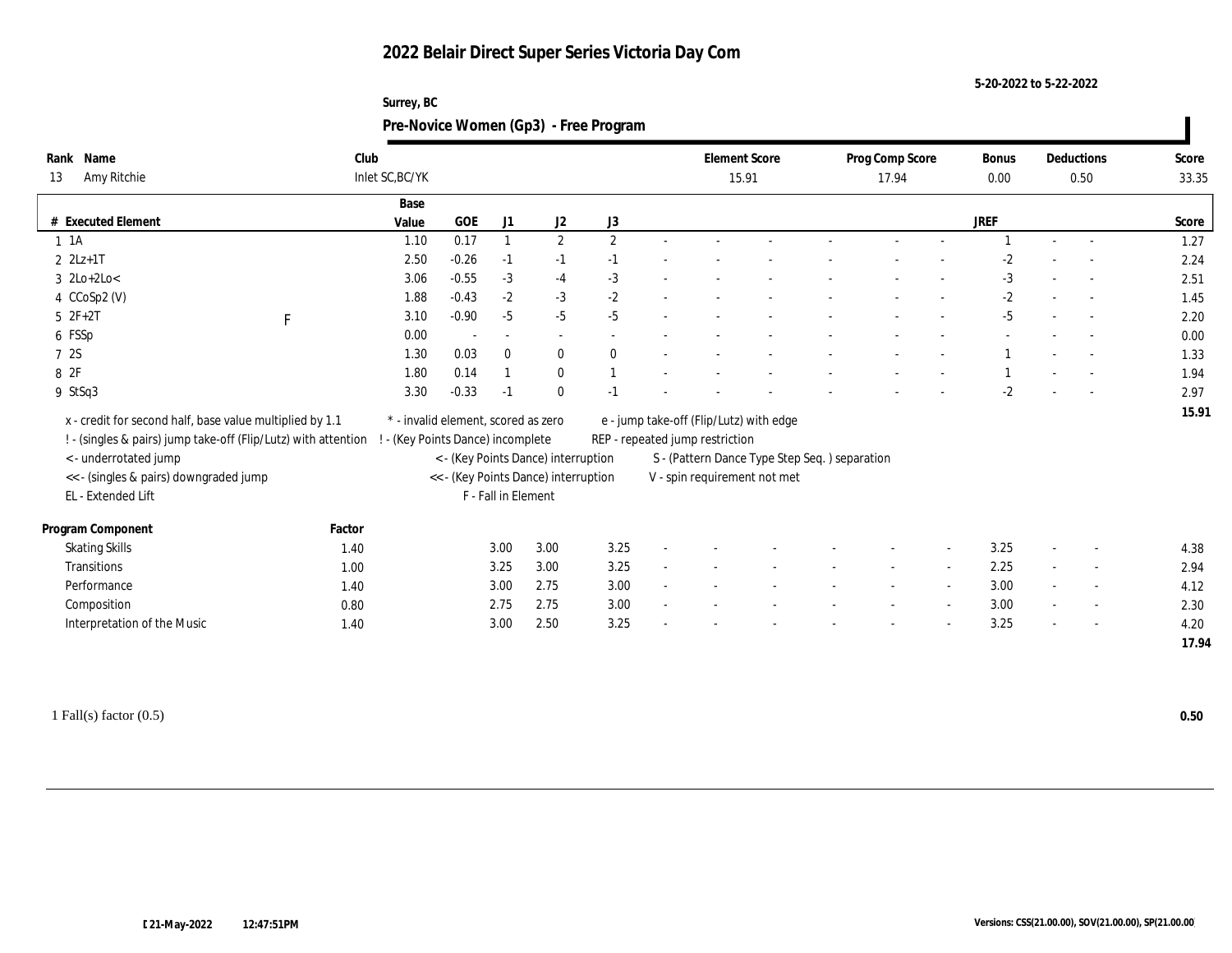#### **5-20-2022 to 5-22-2022**

## **Surrey, BC Pre-Novice Women (Gp3) - Free Program**

| Rank Name                                                      | Club        |                                     |         |                     |                                      |              | <b>Element Score</b>            |                                               | Prog Comp Score |                          | <b>Bonus</b> | Deductions               | Score |
|----------------------------------------------------------------|-------------|-------------------------------------|---------|---------------------|--------------------------------------|--------------|---------------------------------|-----------------------------------------------|-----------------|--------------------------|--------------|--------------------------|-------|
| Laura De Santa<br>14                                           |             | Coquitlam SC, BC/YK                 |         |                     |                                      |              |                                 | 16.65                                         | 17.55           |                          | $0.00\,$     | 1.00                     | 33.20 |
|                                                                |             | Base                                |         |                     |                                      |              |                                 |                                               |                 |                          |              |                          |       |
| # Executed Element                                             |             | Value                               | GOE     | J1                  | J <sub>2</sub>                       | J3           |                                 |                                               |                 |                          | JREF         |                          | Score |
| 1 2A<                                                          |             | 2.64                                | $-1.32$ | $-5$                | $-5$                                 | $-5$         |                                 |                                               |                 |                          | $-5$         | $\overline{\phantom{a}}$ | 1.32  |
| $2 \text{ } 2\text{Lo+1Lo}$                                    |             | 2.20                                | $-0.04$ | $\bf{0}$            | $\bf{0}$                             | $-1$         |                                 |                                               |                 |                          | $\Omega$     |                          | 2.16  |
| $3 \t2F+2T$                                                    |             | 3.10                                | 0.00    | $\mathbf{0}$        | $\bf{0}$                             | $\mathbf{0}$ |                                 |                                               |                 |                          | $\mathbf{0}$ |                          | 3.10  |
| $4$ $2\text{L}z$                                               | $\mathbf F$ | 2.10                                | $-1.05$ | $-5$                | $-5$                                 | $-5$         |                                 |                                               |                 |                          | $-5$         | $\overline{\phantom{a}}$ | 1.05  |
| 5 FCSp2                                                        |             | 2.30                                | $-0.12$ | $\bf{0}$            | $-1$                                 | $-1$         |                                 |                                               |                 |                          | $\bf{0}$     | $\overline{a}$           | 2.18  |
| 6 1Lz                                                          |             | 0.60                                | $-0.06$ | $-2$                | $\bf{0}$                             | $-1$         |                                 |                                               |                 |                          | $-1$         | $\sim$                   | 0.54  |
| 7 2S                                                           |             | 1.30                                | 0.00    | $\mathbf{0}$        | $\bf{0}$                             | $\theta$     |                                 |                                               |                 |                          | $\theta$     |                          | 1.30  |
| 8 CCoSp3                                                       |             | 3.00                                | $-0.08$ | $\bf{0}$            | $-1$                                 | $\mathbf{0}$ |                                 |                                               |                 |                          | $\mathbf{0}$ | $\overline{\phantom{a}}$ | 2.92  |
| 9 StSq2                                                        |             | 2.60                                | $-0.52$ | $-1$                | $-3$                                 | $-3$         |                                 |                                               |                 |                          | $-1$         |                          | 2.08  |
| x - credit for second half, base value multiplied by 1.1       |             | * - invalid element, scored as zero |         |                     |                                      |              |                                 | e - jump take-off (Flip/Lutz) with edge       |                 |                          |              |                          | 16.65 |
| ! - (singles & pairs) jump take-off (Flip/Lutz) with attention |             | - (Key Points Dance) incomplete     |         |                     |                                      |              | REP - repeated jump restriction |                                               |                 |                          |              |                          |       |
| <- underrotated jump                                           |             |                                     |         |                     | < - (Key Points Dance) interruption  |              |                                 | S - (Pattern Dance Type Step Seq.) separation |                 |                          |              |                          |       |
| << - (singles & pairs) downgraded jump                         |             |                                     |         |                     | << - (Key Points Dance) interruption |              |                                 | V - spin requirement not met                  |                 |                          |              |                          |       |
| EL - Extended Lift                                             |             |                                     |         | F - Fall in Element |                                      |              |                                 |                                               |                 |                          |              |                          |       |
|                                                                |             |                                     |         |                     |                                      |              |                                 |                                               |                 |                          |              |                          |       |
| Program Component                                              | Factor      |                                     |         |                     |                                      |              |                                 |                                               |                 |                          |              |                          |       |
| <b>Skating Skills</b>                                          | 1.40        |                                     |         | 3.00                | 3.50                                 | 3.00         |                                 |                                               |                 | $\overline{\phantom{a}}$ | 3.50         | $\overline{\phantom{a}}$ | 4.55  |
| Transitions                                                    | 1.00        |                                     |         | 2.75                | 3.00                                 | 2.75         |                                 |                                               |                 |                          | 2.50         | $\overline{\phantom{a}}$ | 2.75  |
| Performance                                                    | 1.40        |                                     |         | 2.75                | 2.75                                 | 3.50         |                                 |                                               |                 |                          | 3.00         | $\overline{\phantom{a}}$ | 4.20  |
| Composition                                                    | 0.80        |                                     |         | 2.50                | 2.75                                 | 3.00         |                                 |                                               |                 | $\overline{\phantom{a}}$ | 2.75         | $\overline{\phantom{a}}$ | 2.20  |
| Interpretation of the Music                                    | 1.40        |                                     |         | 2.75                | 2.50                                 | 3.00         |                                 |                                               |                 |                          | 2.75         |                          | 3.85  |
|                                                                |             |                                     |         |                     |                                      |              |                                 |                                               |                 |                          |              |                          | 17.55 |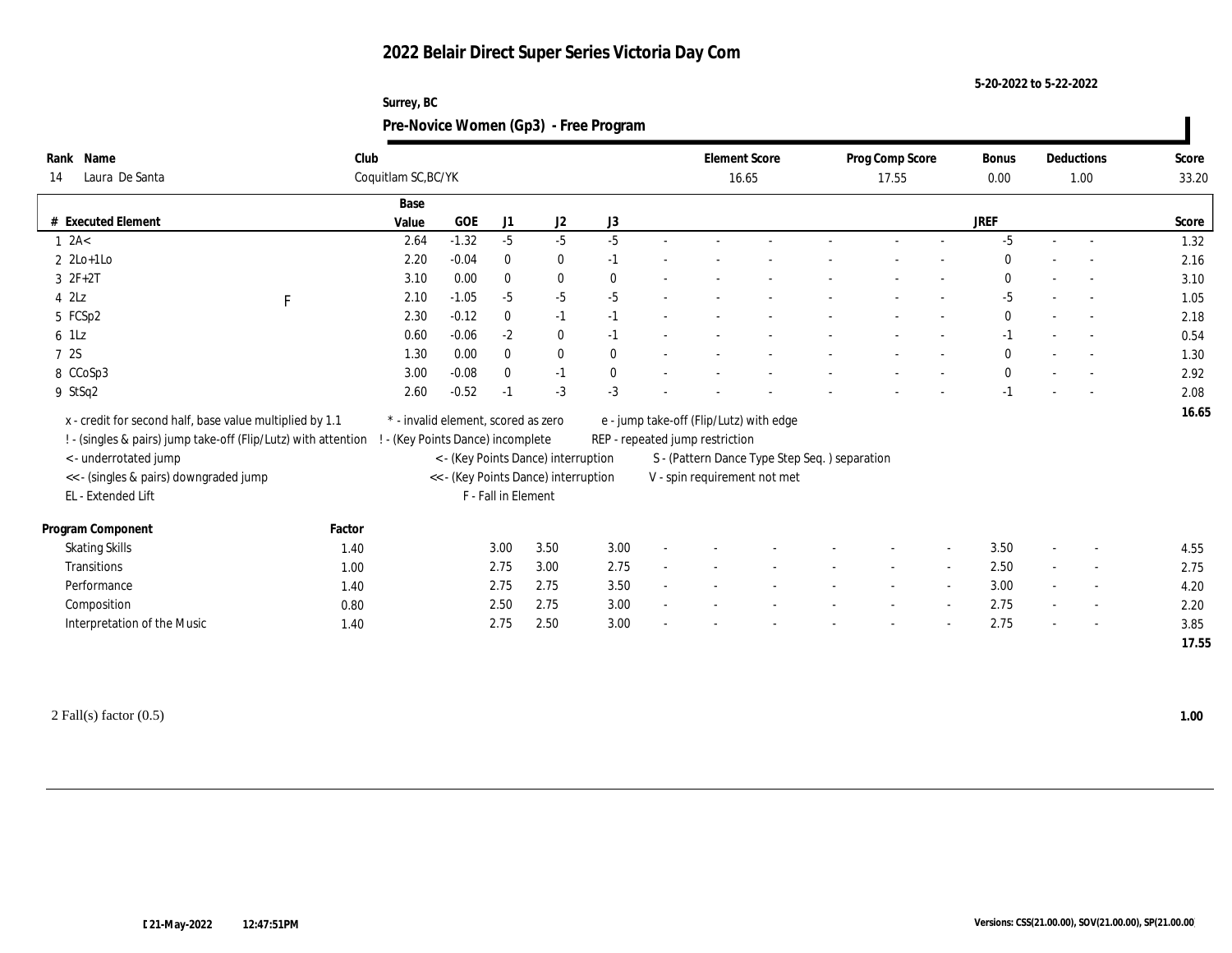| Surrey, BC                            |
|---------------------------------------|
| Pre-Novice Women (Gp3) - Free Program |

| Name<br>Rank                                                   | Club                              |                                                             |          |          |              |  | <b>Element Score</b>                                                             |                                         |  | Prog Comp Score |  |              | Deductions |                          | Score |  |  |
|----------------------------------------------------------------|-----------------------------------|-------------------------------------------------------------|----------|----------|--------------|--|----------------------------------------------------------------------------------|-----------------------------------------|--|-----------------|--|--------------|------------|--------------------------|-------|--|--|
| Haley Urwin<br>15                                              | Sungod SC, BC/YK                  |                                                             |          |          |              |  |                                                                                  | 14.59                                   |  | 17.75           |  |              |            | 0.50                     | 31.84 |  |  |
|                                                                | Base                              |                                                             |          |          |              |  |                                                                                  |                                         |  |                 |  |              |            |                          |       |  |  |
| # Executed Element                                             | Value                             | GOE                                                         | J1       | J2       | J3           |  |                                                                                  |                                         |  |                 |  | JREF         |            |                          | Score |  |  |
| $1 2F+2T$                                                      | 3.10                              | $-0.63$                                                     | $-4$     | $-3$     | $-3$         |  |                                                                                  |                                         |  |                 |  | $-4$         |            |                          | 2.47  |  |  |
| $2$ $2$ Lz $<<$                                                | 0.60                              | $-0.27$                                                     | $-5$     | $-5$     | $-4$         |  |                                                                                  |                                         |  |                 |  | -4           |            |                          | 0.33  |  |  |
| $3 \text{ } 2\text{Lo+1} \text{Eu+2S}$                         | 3.50                              | $-0.38$                                                     | $-3$     | $-2$     | $-2$         |  |                                                                                  |                                         |  |                 |  | $-2$         |            | $\sim$                   | 3.12  |  |  |
| 4 FCSp1                                                        | 1.90                              | 0.10                                                        |          | $\bf{0}$ | $\theta$     |  |                                                                                  |                                         |  |                 |  |              |            |                          | 2.00  |  |  |
| $5$ 1Lz+1Lo                                                    | 1.10                              | 0.00                                                        | $\theta$ | $\bf{0}$ | $\theta$     |  |                                                                                  |                                         |  |                 |  | $\mathbf{0}$ |            | $\sim$                   | 1.10  |  |  |
| 6 2F                                                           | 1.80                              | $-0.18$                                                     | $-1$     | $-1$     | $-1$         |  |                                                                                  |                                         |  |                 |  | $-1$         |            |                          | 1.62  |  |  |
| 7 1A<br>F                                                      | 1.10                              | $-0.55$                                                     | $-5$     | $-5$     | $-5$         |  |                                                                                  |                                         |  |                 |  | $-5$         |            |                          | 0.55  |  |  |
| 8 StSq1                                                        | 1.80                              | 0.00                                                        | $\bf{0}$ | $\bf{0}$ | $\mathbf{0}$ |  |                                                                                  |                                         |  |                 |  | $\mathbf{0}$ |            |                          | 1.80  |  |  |
| 9 CCoSp1                                                       | 2.00                              | $-0.40$                                                     | $-2$     | $-2$     | $-2$         |  |                                                                                  |                                         |  |                 |  | $-2$         |            | $\sim$                   | 1.60  |  |  |
| x - credit for second half, base value multiplied by 1.1       |                                   | * - invalid element, scored as zero                         |          |          |              |  |                                                                                  | e - jump take-off (Flip/Lutz) with edge |  |                 |  |              |            |                          | 14.59 |  |  |
| ! - (singles & pairs) jump take-off (Flip/Lutz) with attention | ! - (Key Points Dance) incomplete |                                                             |          |          |              |  |                                                                                  |                                         |  |                 |  |              |            |                          |       |  |  |
| <- underrotated jump                                           |                                   |                                                             |          |          |              |  | REP - repeated jump restriction<br>S - (Pattern Dance Type Step Seq.) separation |                                         |  |                 |  |              |            |                          |       |  |  |
| << - (singles & pairs) downgraded jump                         |                                   | < - (Key Points Dance) interruption                         |          |          |              |  |                                                                                  | V - spin requirement not met            |  |                 |  |              |            |                          |       |  |  |
| EL - Extended Lift                                             |                                   | << - (Key Points Dance) interruption<br>F - Fall in Element |          |          |              |  |                                                                                  |                                         |  |                 |  |              |            |                          |       |  |  |
|                                                                |                                   |                                                             |          |          |              |  |                                                                                  |                                         |  |                 |  |              |            |                          |       |  |  |
| Program Component                                              | Factor                            |                                                             |          |          |              |  |                                                                                  |                                         |  |                 |  |              |            |                          |       |  |  |
| <b>Skating Skills</b>                                          | 1.40                              |                                                             | 3.50     | 3.00     | 3.00         |  |                                                                                  |                                         |  |                 |  | 2.75         |            | $\sim$                   | 4.28  |  |  |
| Transitions                                                    | 1.00                              |                                                             | 3.75     | 3.00     | 2.75         |  |                                                                                  |                                         |  |                 |  | 2.75         |            | $\overline{\phantom{a}}$ | 3.06  |  |  |
| Performance                                                    | 1.40                              |                                                             | 3.25     | 2.75     | 2.75         |  |                                                                                  |                                         |  |                 |  | 2.75         |            | $\sim$                   | 4.03  |  |  |
| Composition                                                    | 0.80                              |                                                             | 3.25     | 2.75     | 3.00         |  |                                                                                  |                                         |  |                 |  | 2.75         |            | $\sim$                   | 2.35  |  |  |
| Interpretation of the Music                                    | 1.40                              |                                                             | 3.25     | 2.75     | 3.00         |  |                                                                                  |                                         |  |                 |  | 2.50         |            |                          | 4.03  |  |  |
|                                                                |                                   |                                                             |          |          |              |  |                                                                                  |                                         |  |                 |  |              |            |                          | 17.75 |  |  |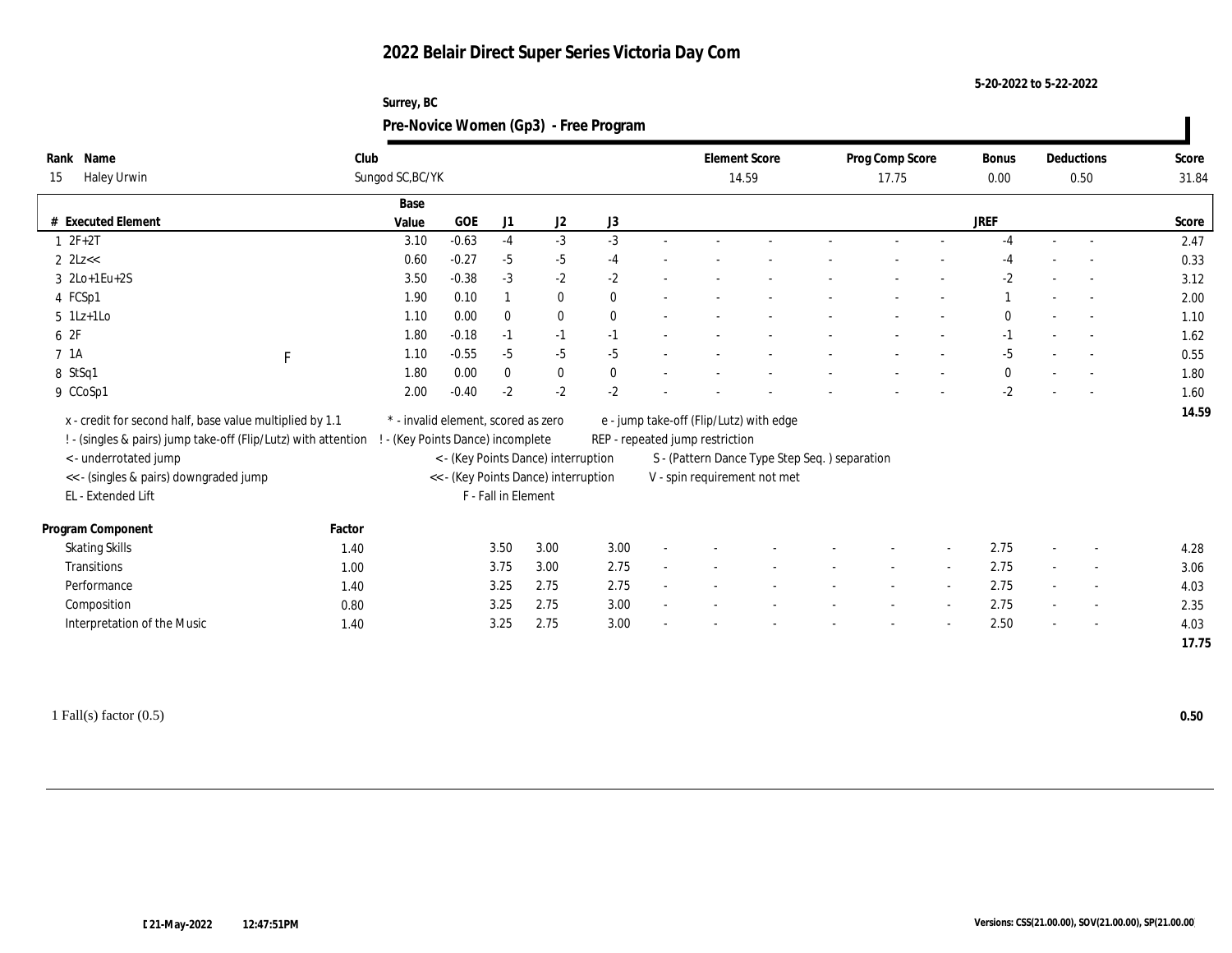#### **5-20-2022 to 5-22-2022**

### **Surrey, BC Pre-Novice Women (Gp3) - Free Program**

| Name<br>Rank                                                                            | Club             |                                                                          |                     |                                      |              |                                                                               |                                                                            | <b>Element Score</b> |  | Prog Comp Score |                          | <b>Bonus</b> |      | Deductions               | Score |  |
|-----------------------------------------------------------------------------------------|------------------|--------------------------------------------------------------------------|---------------------|--------------------------------------|--------------|-------------------------------------------------------------------------------|----------------------------------------------------------------------------|----------------------|--|-----------------|--------------------------|--------------|------|--------------------------|-------|--|
| Caitlin Gillis<br>16                                                                    | Delta FSC, BC/YK |                                                                          |                     |                                      |              |                                                                               |                                                                            | 15.96                |  | 16.84           |                          | 0.00         | 2.00 |                          | 30.80 |  |
|                                                                                         | Base             |                                                                          |                     |                                      |              |                                                                               |                                                                            |                      |  |                 |                          |              |      |                          |       |  |
| # Executed Element                                                                      | Value            | GOE                                                                      | J1                  | J2                                   | J3           |                                                                               |                                                                            |                      |  |                 |                          | JREF         |      |                          | Score |  |
| $1 \quad 2Lz+2T$                                                                        | 3.40             | $-1.05$                                                                  | $-5$                | $-5$                                 | $-5$         |                                                                               |                                                                            |                      |  |                 |                          | $-5$         |      | $\overline{\phantom{a}}$ | 2.35  |  |
| 2 1A                                                                                    | 1.10             | 0.00                                                                     | $\bf{0}$            | $\bf{0}$                             | $\theta$     |                                                                               |                                                                            |                      |  |                 |                          | $\theta$     |      |                          | 1.10  |  |
| $3 \t2F+2Lo$                                                                            | 3.50             | $-0.18$                                                                  | $-1$                | $-1$                                 | $-2$         |                                                                               |                                                                            |                      |  |                 |                          | $\mathbf{0}$ |      | $\overline{\phantom{a}}$ | 3.32  |  |
| $4$ $2\text{L}z$                                                                        | 2.10             | $-0.26$                                                                  | $-2$                | $-2$                                 | $\mathbf{0}$ |                                                                               |                                                                            |                      |  |                 |                          | $-1$         |      |                          | 1.84  |  |
| 5 FCSpB                                                                                 | 1.60             | $-0.44$                                                                  | $-2$                | $-4$                                 | $-2$         |                                                                               |                                                                            |                      |  |                 |                          | $-3$         |      | $\overline{\phantom{a}}$ | 1.16  |  |
| 6 2F<br>$\mathbf{F}$                                                                    | 1.80             | $-0.90$                                                                  | $-5$                | $-5$                                 | $-5$         |                                                                               |                                                                            |                      |  |                 |                          | $-5$         |      |                          | 0.90  |  |
| $7 \text{ } 2S+2T<<+2Loc<$                                                              | 2.20             | $-0.65$                                                                  | $-5$                | $-5$                                 | $-5$         |                                                                               |                                                                            |                      |  |                 |                          | $-5$         |      | $\overline{\phantom{a}}$ | 1.55  |  |
| 8 StSq1                                                                                 | 1.80             | $-0.50$                                                                  | $-1$                | $-4$                                 | $-3$         |                                                                               |                                                                            |                      |  |                 |                          | $-3$         |      | $\overline{\phantom{a}}$ | 1.30  |  |
| 9 CCoSp2                                                                                | 2.50             | $-0.06$                                                                  | $-1$                | $\mathbf{0}$                         | $\theta$     |                                                                               |                                                                            |                      |  |                 |                          | $\mathbf{0}$ |      | $\overline{\phantom{a}}$ | 2.44  |  |
| x - credit for second half, base value multiplied by 1.1                                |                  |                                                                          |                     |                                      |              |                                                                               |                                                                            |                      |  |                 |                          |              |      |                          | 15.96 |  |
|                                                                                         |                  | * - invalid element, scored as zero<br>! - (Key Points Dance) incomplete |                     |                                      |              |                                                                               | e - jump take-off (Flip/Lutz) with edge<br>REP - repeated jump restriction |                      |  |                 |                          |              |      |                          |       |  |
| ! - (singles & pairs) jump take-off (Flip/Lutz) with attention<br>< - underrotated jump |                  |                                                                          |                     | < - (Key Points Dance) interruption  |              |                                                                               |                                                                            |                      |  |                 |                          |              |      |                          |       |  |
|                                                                                         |                  |                                                                          |                     |                                      |              | S - (Pattern Dance Type Step Seq.) separation<br>V - spin requirement not met |                                                                            |                      |  |                 |                          |              |      |                          |       |  |
| << - (singles & pairs) downgraded jump<br>EL - Extended Lift                            |                  |                                                                          | F - Fall in Element | << - (Key Points Dance) interruption |              |                                                                               |                                                                            |                      |  |                 |                          |              |      |                          |       |  |
|                                                                                         |                  |                                                                          |                     |                                      |              |                                                                               |                                                                            |                      |  |                 |                          |              |      |                          |       |  |
| Program Component                                                                       | Factor           |                                                                          |                     |                                      |              |                                                                               |                                                                            |                      |  |                 |                          |              |      |                          |       |  |
| <b>Skating Skills</b>                                                                   | 1.40             |                                                                          | 3.25                | 3.25                                 | 2.50         |                                                                               |                                                                            |                      |  |                 | $\overline{\phantom{a}}$ | 2.75         |      | $\overline{\phantom{a}}$ | 4.12  |  |
| Transitions                                                                             | 1.00             |                                                                          | 3.25                | 2.75                                 | 2.50         |                                                                               |                                                                            |                      |  |                 |                          | 2.25         |      | $\overline{\phantom{a}}$ | 2.69  |  |
| Performance                                                                             | 1.40             |                                                                          | 3.00                | 3.00                                 | 3.00         |                                                                               |                                                                            |                      |  |                 |                          | 2.25         |      | $\overline{\phantom{a}}$ | 3.93  |  |
| Composition                                                                             | 0.80             |                                                                          | 3.00                | 3.00                                 | 2.75         |                                                                               |                                                                            |                      |  |                 | $\sim$                   | 2.50         |      | $\sim$                   | 2.25  |  |
| Interpretation of the Music                                                             | 1.40             |                                                                          | 2.75                | 3.00                                 | 2.50         |                                                                               |                                                                            |                      |  |                 |                          | 2.75         |      |                          | 3.85  |  |
|                                                                                         |                  |                                                                          |                     |                                      |              |                                                                               |                                                                            |                      |  |                 |                          |              |      |                          | 16.84 |  |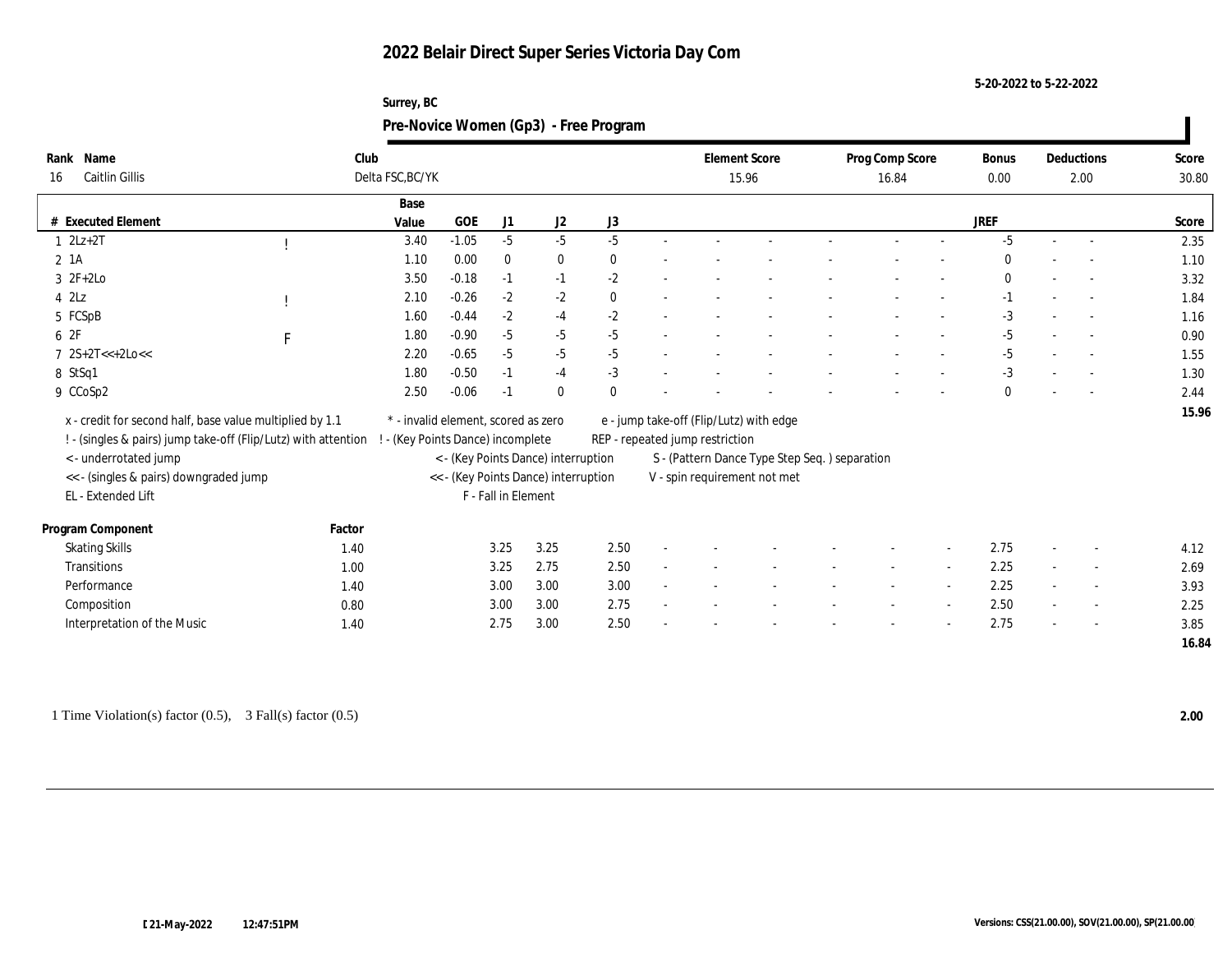#### **5-20-2022 to 5-22-2022**

### **Surrey, BC Pre-Novice Women (Gp3) - Free Program**

| Name<br>Rank                                                   |        | Club                              |                                                             |          |                                     |              |                                                                               | <b>Element Score</b> |  |  | Prog Comp Score |                          | <b>Bonus</b> |  | Deductions               | Score |  |
|----------------------------------------------------------------|--------|-----------------------------------|-------------------------------------------------------------|----------|-------------------------------------|--------------|-------------------------------------------------------------------------------|----------------------|--|--|-----------------|--------------------------|--------------|--|--------------------------|-------|--|
| <b>Emily Wang</b><br>17                                        |        | Champs ISC of BC, BC/YK           |                                                             |          |                                     |              |                                                                               | 13.24                |  |  | 16.01           |                          | $0.00\,$     |  | 1.00                     | 28.25 |  |
|                                                                |        | Base                              |                                                             |          |                                     |              |                                                                               |                      |  |  |                 |                          |              |  |                          |       |  |
| # Executed Element                                             |        | Value                             | <b>GOE</b>                                                  | J1       | J2                                  | J3           |                                                                               |                      |  |  |                 |                          | JREF         |  |                          | Score |  |
| $1 \ \ 2Lz+1T<<$                                               |        | 2.10                              | $-0.95$                                                     | $-5$     | $-5$                                | $-3$         |                                                                               |                      |  |  |                 |                          | $-5$         |  | $\overline{\phantom{a}}$ | 1.15  |  |
| $2$ 1A                                                         |        | 1.10                              | 0.00                                                        | $\bf{0}$ | $\bf{0}$                            | $\mathbf{0}$ |                                                                               |                      |  |  |                 |                          | $\Omega$     |  |                          | 1.10  |  |
| 3 2F                                                           |        | 1.80                              | $-0.90$                                                     | $-5$     | $-5$                                | $-5$         |                                                                               |                      |  |  |                 |                          | $-5$         |  |                          | 0.90  |  |
| $4$ 2Lo+2Lo<                                                   |        | 3.06                              | $-0.77$                                                     | $-5$     | $-5$                                | $-3$         |                                                                               |                      |  |  |                 |                          | $-5$         |  | $\overline{\phantom{a}}$ | 2.29  |  |
| 5 FCSp1                                                        |        | 1.90                              | 0.10                                                        |          | $\bf{0}$                            | $\mathbf{0}$ |                                                                               |                      |  |  |                 |                          |              |  | $\overline{\phantom{a}}$ | 2.00  |  |
| $6$ 2Lzq                                                       |        | 2.10                              | $-1.05$                                                     | $-5$     | $-5$                                | $-5$         |                                                                               |                      |  |  |                 |                          | $-5$         |  |                          | 1.05  |  |
| $7 2Fq+REP$                                                    |        | 1.26                              | $-0.90$                                                     | $-5$     | $-5$                                | $-5$         |                                                                               |                      |  |  |                 |                          | $-5$         |  |                          | 0.36  |  |
| 8 CCoSp3                                                       |        | 3.00                              | 0.08                                                        | $\bf{0}$ | $\bf{0}$                            | $\bf{0}$     |                                                                               |                      |  |  |                 |                          |              |  | $\overline{\phantom{a}}$ | 3.08  |  |
| 9 StSqB                                                        |        | 1.50                              | $-0.19$                                                     | $-1$     | $-2$                                | $-2$         |                                                                               |                      |  |  |                 |                          | $\Omega$     |  |                          | 1.31  |  |
| x - credit for second half, base value multiplied by 1.1       |        |                                   | * - invalid element, scored as zero                         |          |                                     |              | e - jump take-off (Flip/Lutz) with edge                                       |                      |  |  |                 |                          |              |  |                          |       |  |
| ! - (singles & pairs) jump take-off (Flip/Lutz) with attention |        | ! - (Key Points Dance) incomplete |                                                             |          |                                     |              | REP - repeated jump restriction                                               |                      |  |  |                 |                          |              |  |                          |       |  |
| <- underrotated jump                                           |        |                                   |                                                             |          | < - (Key Points Dance) interruption |              |                                                                               |                      |  |  |                 |                          |              |  |                          |       |  |
| << - (singles & pairs) downgraded jump                         |        |                                   |                                                             |          |                                     |              | S - (Pattern Dance Type Step Seq.) separation<br>V - spin requirement not met |                      |  |  |                 |                          |              |  |                          |       |  |
| EL - Extended Lift                                             |        |                                   | << - (Key Points Dance) interruption<br>F - Fall in Element |          |                                     |              |                                                                               |                      |  |  |                 |                          |              |  |                          |       |  |
|                                                                |        |                                   |                                                             |          |                                     |              |                                                                               |                      |  |  |                 |                          |              |  |                          |       |  |
| Program Component                                              | Factor |                                   |                                                             |          |                                     |              |                                                                               |                      |  |  |                 |                          |              |  |                          |       |  |
| <b>Skating Skills</b>                                          | 1.40   |                                   |                                                             | 3.25     | 3.00                                | 2.75         |                                                                               |                      |  |  |                 | $\overline{\phantom{a}}$ | 2.75         |  | $\overline{\phantom{a}}$ | 4.12  |  |
| Transitions                                                    | 1.00   |                                   |                                                             | 3.25     | 2.75                                | 2.75         |                                                                               |                      |  |  |                 |                          | 2.00         |  | $\overline{\phantom{a}}$ | 2.69  |  |
| Performance                                                    | 1.40   |                                   |                                                             | 3.00     | 3.00                                | 2.50         |                                                                               |                      |  |  |                 |                          | 2.25         |  | $\overline{\phantom{a}}$ | 3.77  |  |
| Composition                                                    | 0.80   |                                   |                                                             | 2.75     | 2.75                                | 2.50         |                                                                               |                      |  |  |                 |                          | 2.50         |  | $\overline{\phantom{a}}$ | 2.10  |  |
| Interpretation of the Music                                    | 1.40   |                                   |                                                             | 2.50     | 2.50                                | 2.25         |                                                                               |                      |  |  |                 |                          | 2.25         |  |                          | 3.33  |  |
|                                                                |        |                                   |                                                             |          |                                     |              |                                                                               |                      |  |  |                 |                          |              |  |                          | 16.01 |  |